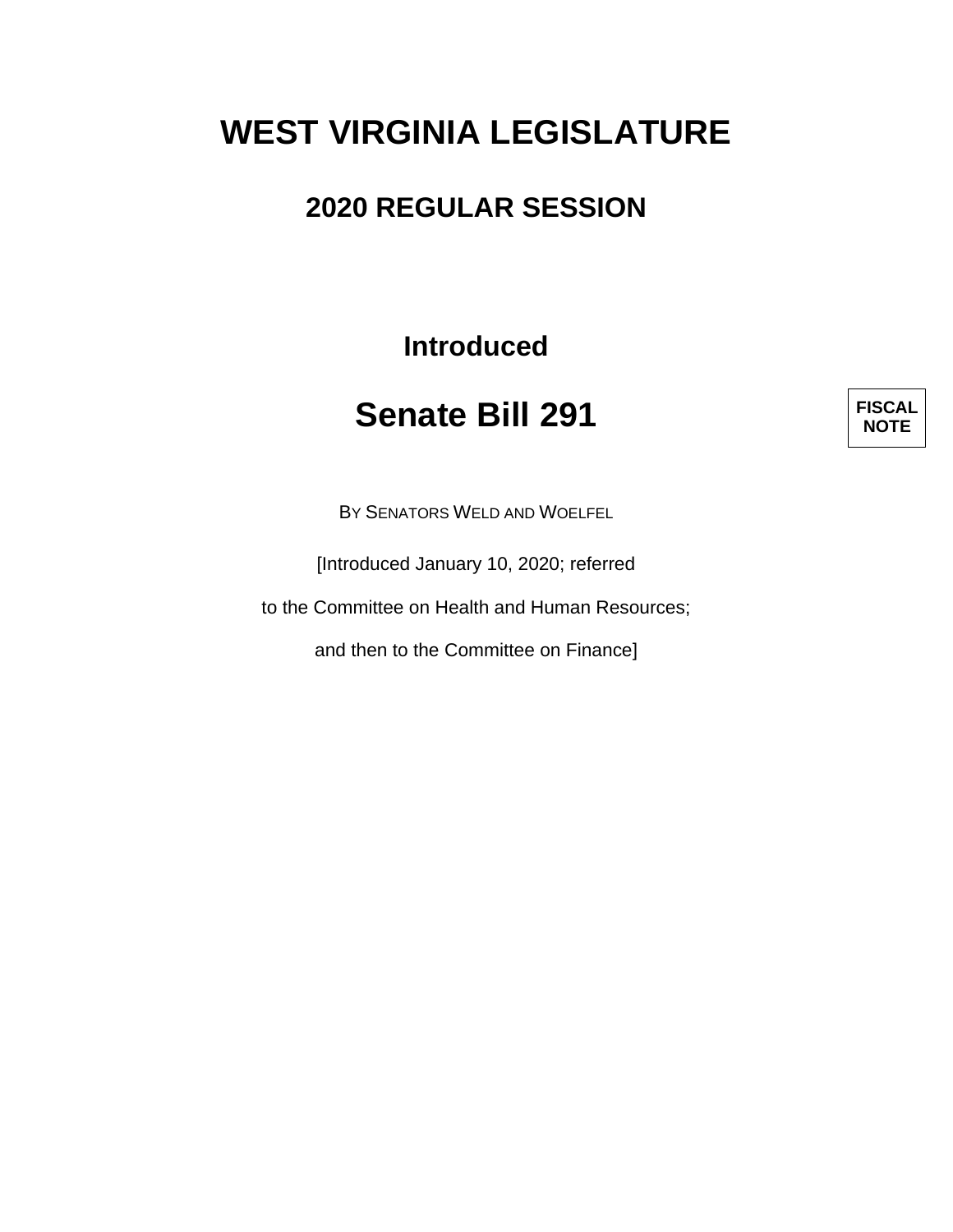A BILL to amend the Code of West Virginia, 1931, as amended, by adding thereto a new section, designated §5-16-7g; to amend said code by adding thereto a new section, designated §33-15-4u; to amend said code by adding thereto a new section, designated §33-16-3ff; to amend said code by adding thereto a new section, designated §33-24-7u; to amend said code by adding thereto a new section, designated §33-25-8r; and to amend said code by adding thereto a new section, designated §33-25A-8u, all relating to requiring the Public Employees Insurance Agency and other health insurance providers to provide mental health parity between behavioral health, mental health, substance use disorders, and medical and surgical procedures; providing definitions; providing mandatory coverage; providing for mandatory annual reporting; providing for rulemaking; and setting forth an effective date.

*Be it enacted by the Legislature of West Virginia:*

# **CHAPTER 5. GENERAL POWERS AND AUTHORITY OF THE GOVERNOR, SECRETARY OF STATE AND ATTORNEY GENERAL; BOARD OF PUBLIC WORKS; MISCELLANEOUS AGENCIES, COMMISSIONS, OFFICES, PROGRAMS, ETC. ARTICLE 16. WEST VIRGINIA PUBLIC [EMPLOYEES](http://code.wvlegislature.gov/5-16/) INSURANCE ACT.**

#### **§5-16-7g. Mental health parity.**

 (a) As used in this section, the following words and phrases have the meaning given them in this section unless the context clearly indicates otherwise: "Behavioral, Mental Health and Substance Use Disorder" means a condition or disorder,

- regardless of etiology, that may be the result of a combination of genetic and environmental
- factors and that falls under any of the diagnostic categories listed in the mental disorders section
- of the most recent version of: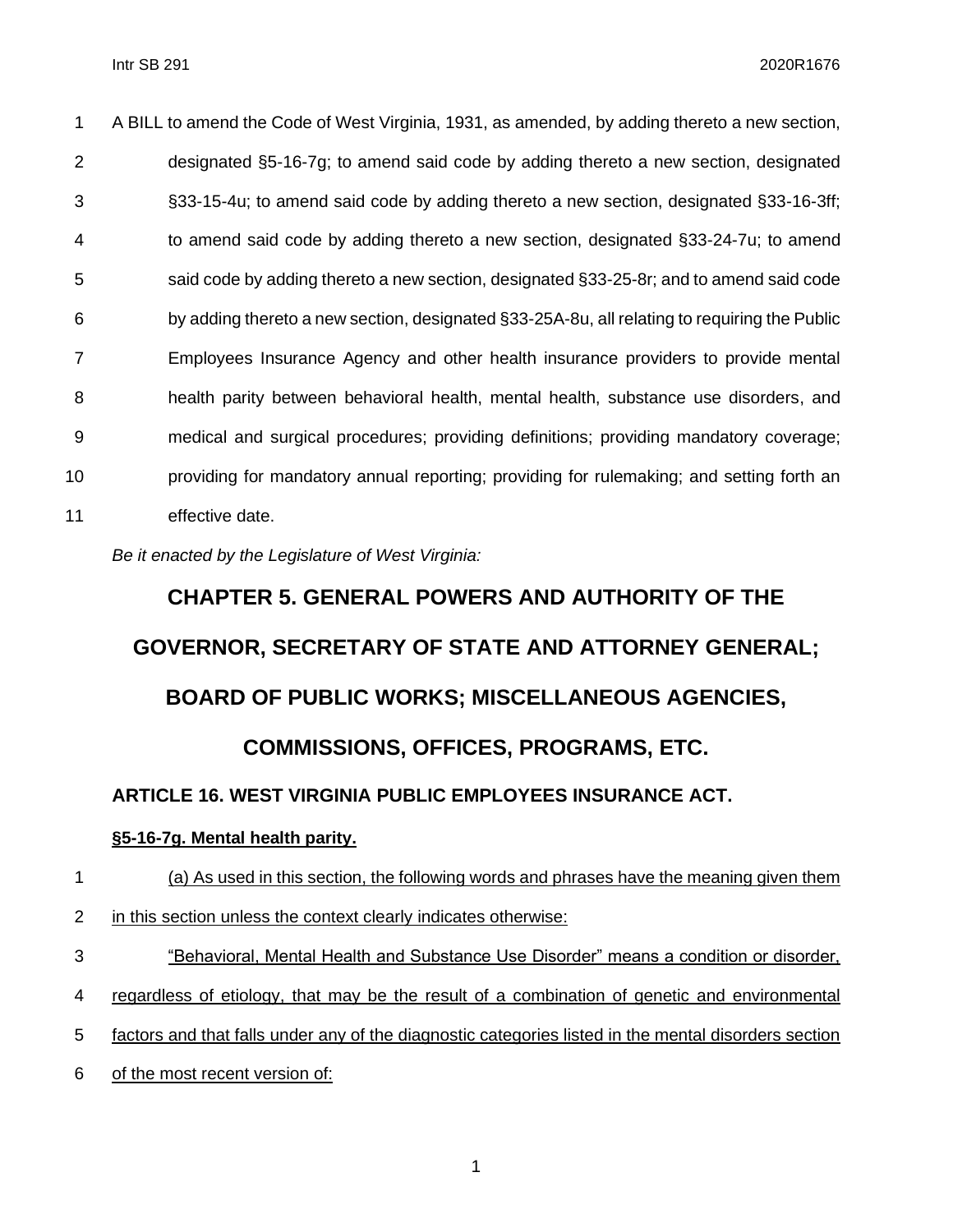| $\overline{7}$ | (1) The International Statistical Classification of Diseases and Related Health Problems;             |
|----------------|-------------------------------------------------------------------------------------------------------|
| 8              | (2) The Diagnostic and Statistical Manual of Mental Disorders; or                                     |
| 9              | (3) The Diagnostic Classification of Mental Health and Developmental Disorders of Infancy             |
| 10             | and Early Childhood; and                                                                              |
| 11             | Includes autism spectrum disorder.                                                                    |
| 12             | (b) The Public Employees Insurance Agency is required to provide coverage for the                     |
| 13             | prevention of, screening for and treatment of behavioral, mental health and substance use             |
| 14             | disorders that is no less extensive than the coverage provided for any physical illness and that      |
| 15             | complies with the requirements of this section. This screening shall include, but is not limited to,  |
| 16             | unhealthy alcohol use for adults, substance use for adults and adolescents, and depression            |
| 17             | screening for adolescents and adults.                                                                 |
| 18             | (c) The Public Employees Insurance Agency shall:                                                      |
| 19             | <u>Include coverage and reimbursement for behavioral health screenings using a</u><br>(1)             |
| 20             | validated screening tool for behavioral health, which coverage and reimbursement is no less           |
| 21             | extensive than the coverage and reimbursement for the annual physical examination.                    |
| 22             | (2) Comply with the nonquantitative treatment limitation requirements specified in 45 CFR             |
| 23             | $146.136(c)(4)$ , or any successor regulation, regarding any limitations that are not expressed       |
| 24             | numerically but otherwise limit the scope or duration of benefits for treatment, which in addition to |
| 25             | the limitations and examples listed in 45 CFR 146.136(c)(4)(ii) and (c)(4)(iii), or any successor     |
| 26             | regulation and 78 FR 68246, include the methods by which the Public Employees Insurance               |
| 27             | Agency establishes and maintains its provider network and responds to deficiencies in the ability     |
| 28             | of its networks to provide timely access to care;                                                     |
| 29             | (3) Comply with the financial requirements and quantitative treatment limitations specified           |
| 30             | in 45 CFR 146.136(c)(2) and (c)(3), or any successor regulation;                                      |
| 31             | (4) Not apply any nonquantitative treatment limitations to benefits for behavioral, mental            |
| 32             | health, and substance use disorders that are not applied to medical and surgical benefits within      |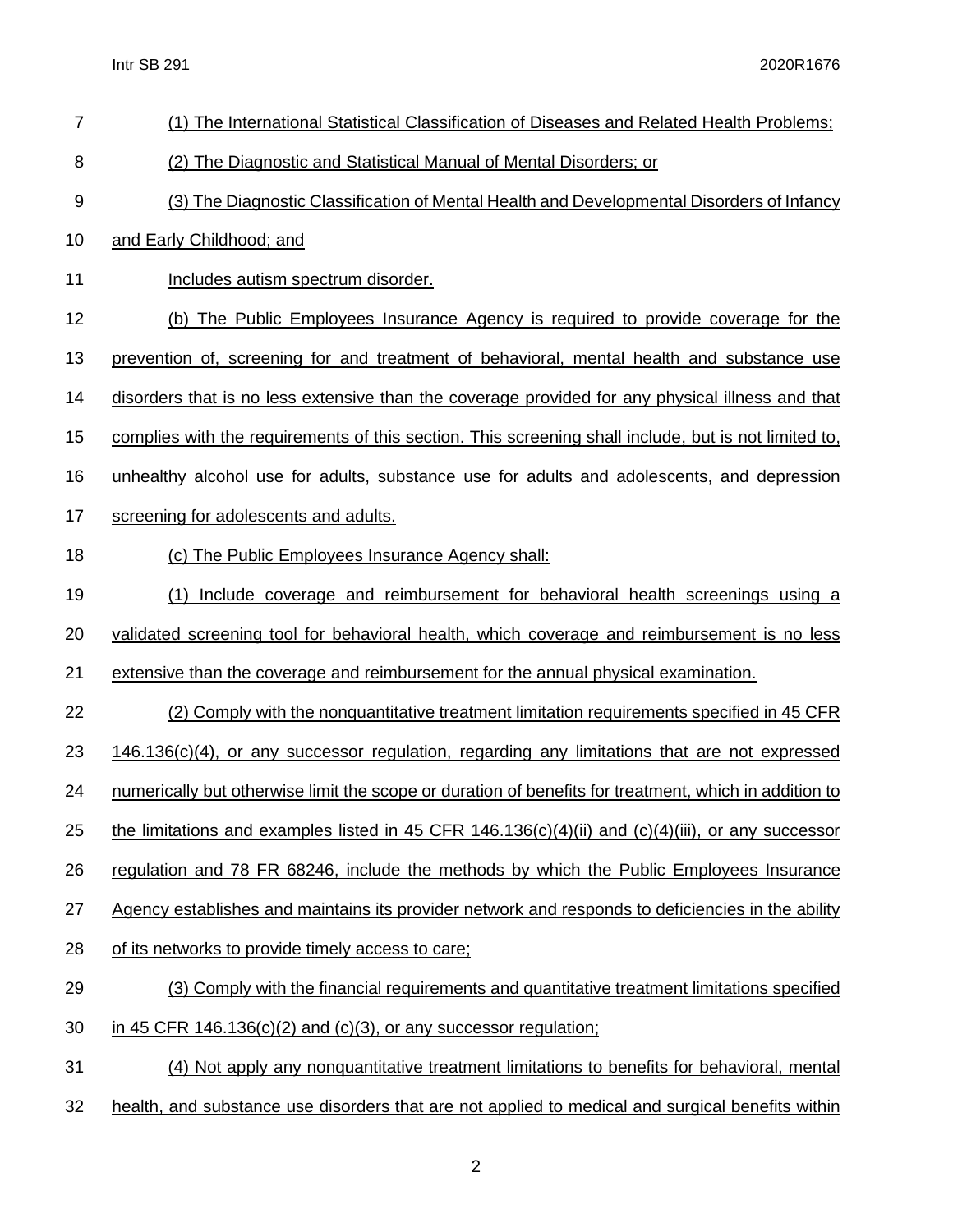| 33 | the same classification of benefits;                                                               |
|----|----------------------------------------------------------------------------------------------------|
| 34 | (5) Establish procedures to authorize treatment with a nonparticipating provider if a              |
| 35 | covered service is not available within established time and distance standards and within a       |
| 36 | reasonable period after service is requested, and with the same coinsurance, deductible, or        |
| 37 | copayment requirements as would apply if the service were provided at a participating provider.    |
| 38 | and at no greater cost to the covered person than if the services were obtain at or form a         |
| 39 | participating provider;                                                                            |
| 40 | (6) If a covered person obtains a covered service from a nonparticipating provider because         |
| 41 | the covered service is not available within the established time and distance standards, reimburse |
| 42 | treatment or services for behavioral, mental health, or substance use disorders required to be     |
| 43 | covered pursuant to this subsection that are provided by a nonparticipating provider using the     |
| 44 | same methodology that the Public Employees Insurance Agency uses to reimburse covered              |
| 45 | medical services provided by nonparticipating providers and, upon request, provide evidence of     |
| 46 | the methodology to the person or provider.                                                         |
| 47 | (d) If the Public Employees Insurance Agency offers a plan that does not cover services            |
| 48 | provided by an out-of-network provider, it may provide the benefits required in subsection (c) if  |
| 49 | the services are rendered by a provider who is designated by and affiliated with the Public        |
| 50 | Employees Insurance Agency only if the same requirements apply for services for a physical         |
| 51 | illness;                                                                                           |
| 52 | (e) In the event of a concurrent review for a claim for coverage of services for the               |
| 53 | prevention of, screening for, and treatment of behavioral, mental health, and substance use        |
| 54 | disorders, the service continues to be a covered service until the Public Employees Insurance      |
| 55 | Agency notifies the covered person of the determination of the claim;                              |
| 56 | (f) Unless denied for nonpayment of premium, a denial of reimbursement for services for            |
| 57 | the prevention of, screening for, or treatment of behavioral, mental health, and substance use     |
| 58 | disorders by the Public Employees Insurance Agency must include the following language:            |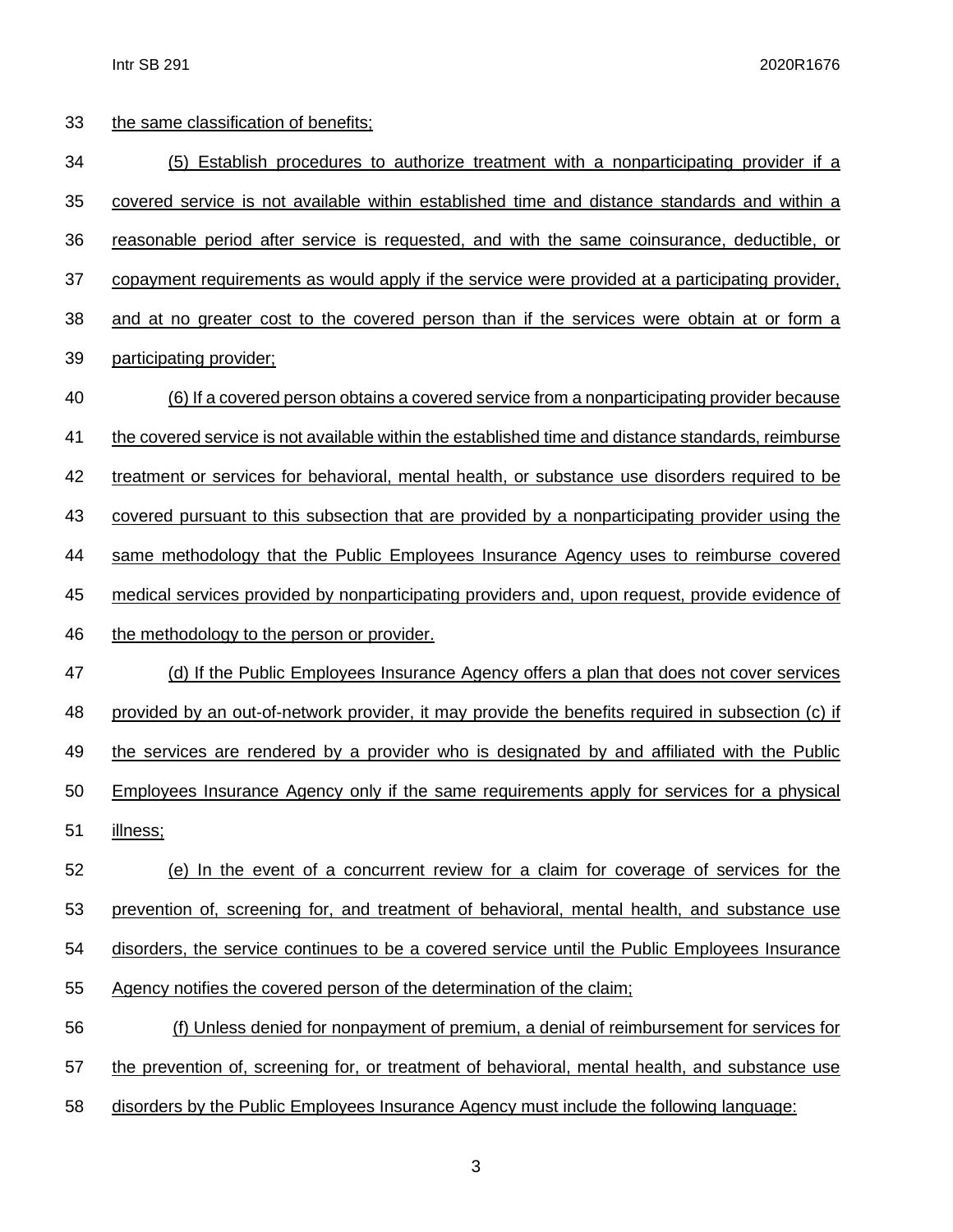| 59 | (1) A statement explaining that covered persons are protected under this section, which                  |
|----|----------------------------------------------------------------------------------------------------------|
| 60 | provides that limitations placed on the access to mental health and substance use disorder               |
| 61 | benefits may be no greater than any limitations placed on access to medical and surgical benefits;       |
| 62 | (2) A statement providing information about the Consumer Services Division of the West                   |
| 63 | Virginia Office of the Insurance Commissioner if the covered person believes his or her rights           |
| 64 | under this section have been violated; and                                                               |
| 65 | (3) A statement specifying that covered persons are entitled, upon request to the Public                 |
| 66 | <b>Employees Insurance Agency, to a copy of the medical necessity criteria for any behavioral,</b>       |
| 67 | mental health, and substance use disorder benefit.                                                       |
| 68 | (g) On or after June 1, 2021 and annually thereafter, the Public Employees Insurance                     |
| 69 | Agency shall submit a written report to the Joint Committee on Government and Finance that               |
| 70 | contains the following information regarding plans offered pursuant to this section:                     |
| 71 | (1) Data that demonstrates parity compliance for adverse determination regarding claims                  |
| 72 | for behavioral, mental health, or substance use disorder services and includes the total number          |
| 73 | of adverse determinations for such claims;                                                               |
| 74 | (2) A description of the process used to develop and select:                                             |
| 75 | (A) The medical necessity criteria used in determining benefits for behavioral health,                   |
| 76 | mental health, and substance use disorders; and                                                          |
| 77 | (B) The medical necessity criteria used in determining medical and surgical benefits;                    |
| 78 | (3) Identification of all nonquantitative treatment limitations that are applied to benefits for         |
| 79 | behavioral, mental health, and substance use disorders and to medical and surgical benefits              |
| 80 | within each classification of benefits; and                                                              |
| 81 | (4) The results of analyses demonstrating that, for medical necessity criteria descried in               |
| 82 | subsection $(g)(2)$ of this section and for each nonquantitative treatment limitation identified in      |
| 83 | subsection $(g)(3)$ of this section, as written and in operation, the processes, strategies, evidentiary |
| 84 | standards, or other factors used in applying the medical necessity criteria and each                     |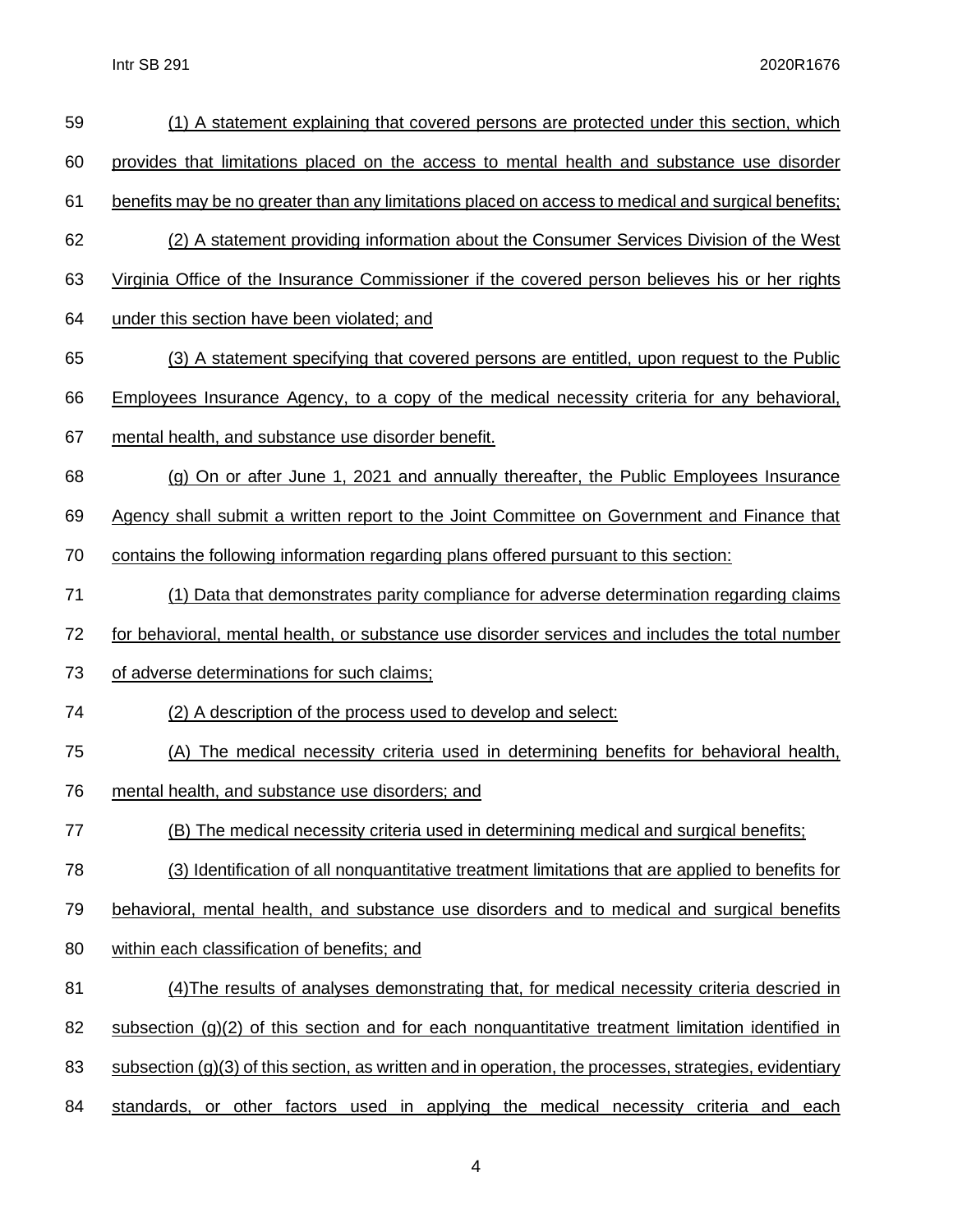| 85  | nonquantitative treatment limitation to benefits for behavioral, mental health, and substance use     |
|-----|-------------------------------------------------------------------------------------------------------|
| 86  | disorders within each classification of benefits are comparable to, and are applied no more           |
| 87  | stringently than, the processes, strategies, evidentiary standards, or other factors used in applying |
| 88  | the medical necessity criteria and each nonquantitative treatment limitation to medical and           |
| 89  | surgical benefits within the corresponding classification of benefits.                                |
| 90  | The Public Employees Insurance Agency's report of the analyses regarding<br>(5)                       |
| 91  | nonquantitative treatment limitations shall include at a minimum:                                     |
| 92  | (A) Identify factors used to determine whether a nonquantitative treatment limitation will            |
| 93  | apply to a benefit, including factors that were considered but rejected;                              |
| 94  | (B) Identify and define the specific evidentiary standards used to define the factors and             |
| 95  | any other evidence relied on in designing each nonquantitative treatment limitation;                  |
| 96  | (C) Provide the comparative analyses, including the results of the analyses, performed to             |
| 97  | determine that the processes and strategies used to design each nonquantitative treatment             |
| 98  | limitation, as written, and the written processes and strategies used to apply each nonquantitative   |
| 99  | treatment limitation for benefits for behavioral, mental health, and substance use disorders are      |
| 100 | comparable to, and are applied no more stringently than, the processes and strategies used to         |
| 101 | design and apply each nonquantitative treatment limitation, as written, and the written processes     |
| 102 | and strategies used to apply each nonquantitative treatment limitation for medical and surgical       |
| 103 | benefits;                                                                                             |
| 104 | (D) Provide the comparative analysis, including the results of the analyses, performed to             |
| 105 | determine that the processes and strategies used to apply each nonquantitative treatment              |
| 106 | limitation, in operation, for benefits for behavioral, mental health, and substance use disorders     |
| 107 | are comparable to, and are applied no more stringently than, the processes and strategies used        |
| 108 | to apply each nonquantitative treatment limitation, in operation, for medical and surgical benefits;  |
| 109 | <u>and</u>                                                                                            |
| 110 | (E) Disclose the specific findings and conclusions reached by the Public Employees                    |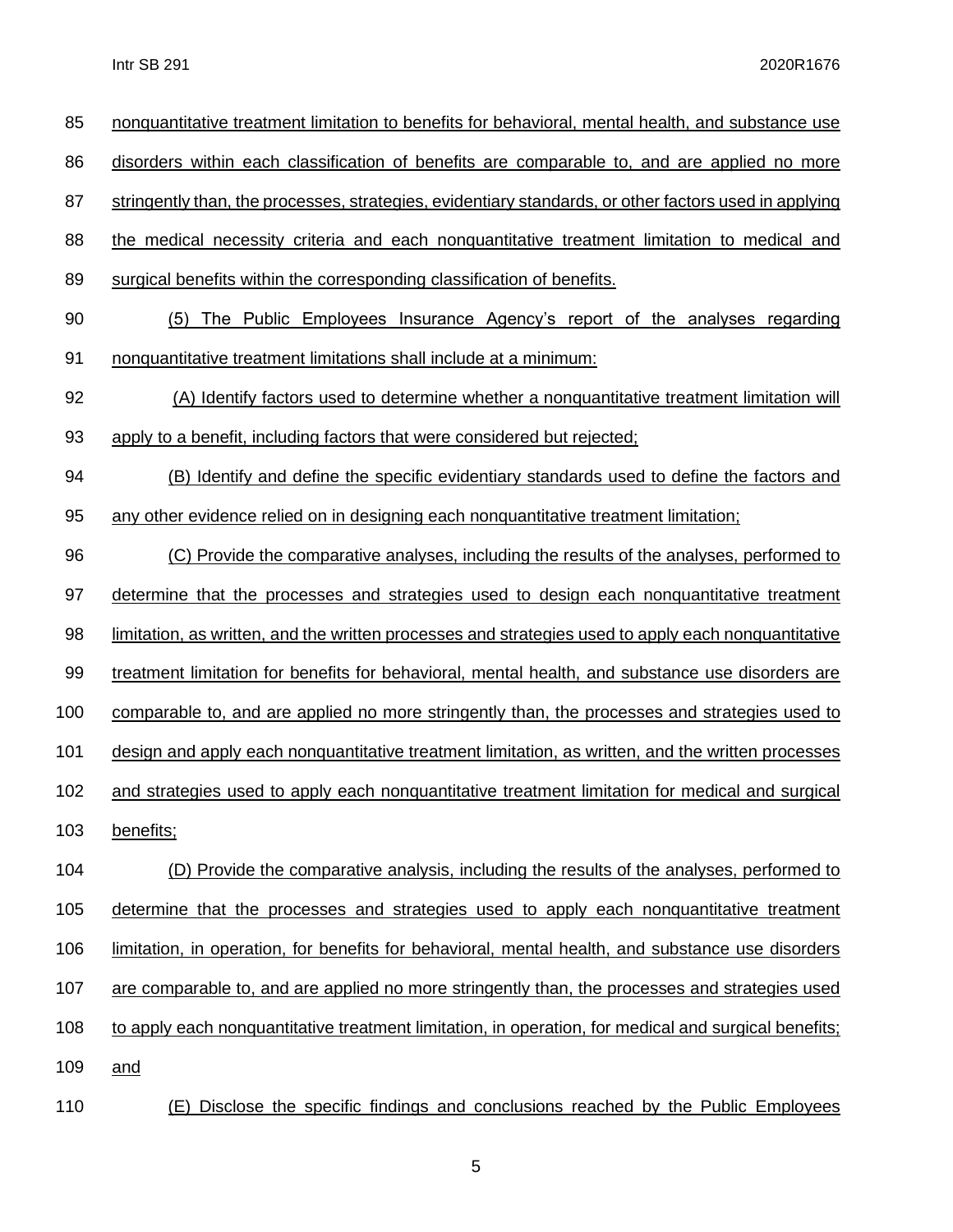- Insurance Agency that the results of the analyses indicate that each health benefit plan offered
- 112 by the Public Employees Insurance Agency complies with subsection (c) and this section.
- (h) The Public Employees Insurance Agency shall adopt legislative rules to comply with
- the provisions of this section. These rules or amendments to rules shall be proposed pursuant to
- the provisions of §29A-3-1 *et seq.* of this code within the applicable time limit to be considered by
- 116 the Legislature during its regular session in the year 2021.
- (i) This section is effective for policies, contracts, plans or agreements, beginning on or
- after January 1, 2021. This section applies to all policies, contracts, plans, or agreements, subject
- to this article that are delivered, executed, issues, amended, adjusted, or renewed in this state on
- or after the effective date of this section.

## **CHAPTER 33. INSURANCE.**

### **ARTICLE 15. ACCIDENT AND SICKNESS [INSURANCE.](http://code.wvlegislature.gov/33-15/)**

#### **§33-15-4u. Mental health parity.**

- (a) As used in this section, the following words and phrases have the meaning given them
- 2 in this section unless the context clearly indicates otherwise:
- "Behavioral, Mental Health and Substance Use Disorder" means a condition or disorder,
- 4 regardless of etiology, that may be the result of a combination of genetic and environmental
- factors and that falls under any of the diagnostic categories listed in the mental disorders section
- of the most recent version of:
- (1) The International Statistical Classification of Diseases and Related Health Problems;
- (2) The Diagnostic and Statistical Manual of Mental Disorders; or
- (3) The Diagnostic Classification of Mental Health and Developmental Disorders of Infancy
- and Early Childhood; and
- 11 Includes autism spectrum disorder.
- (b) The Carrier is required to provide coverage for the prevention of, screening for and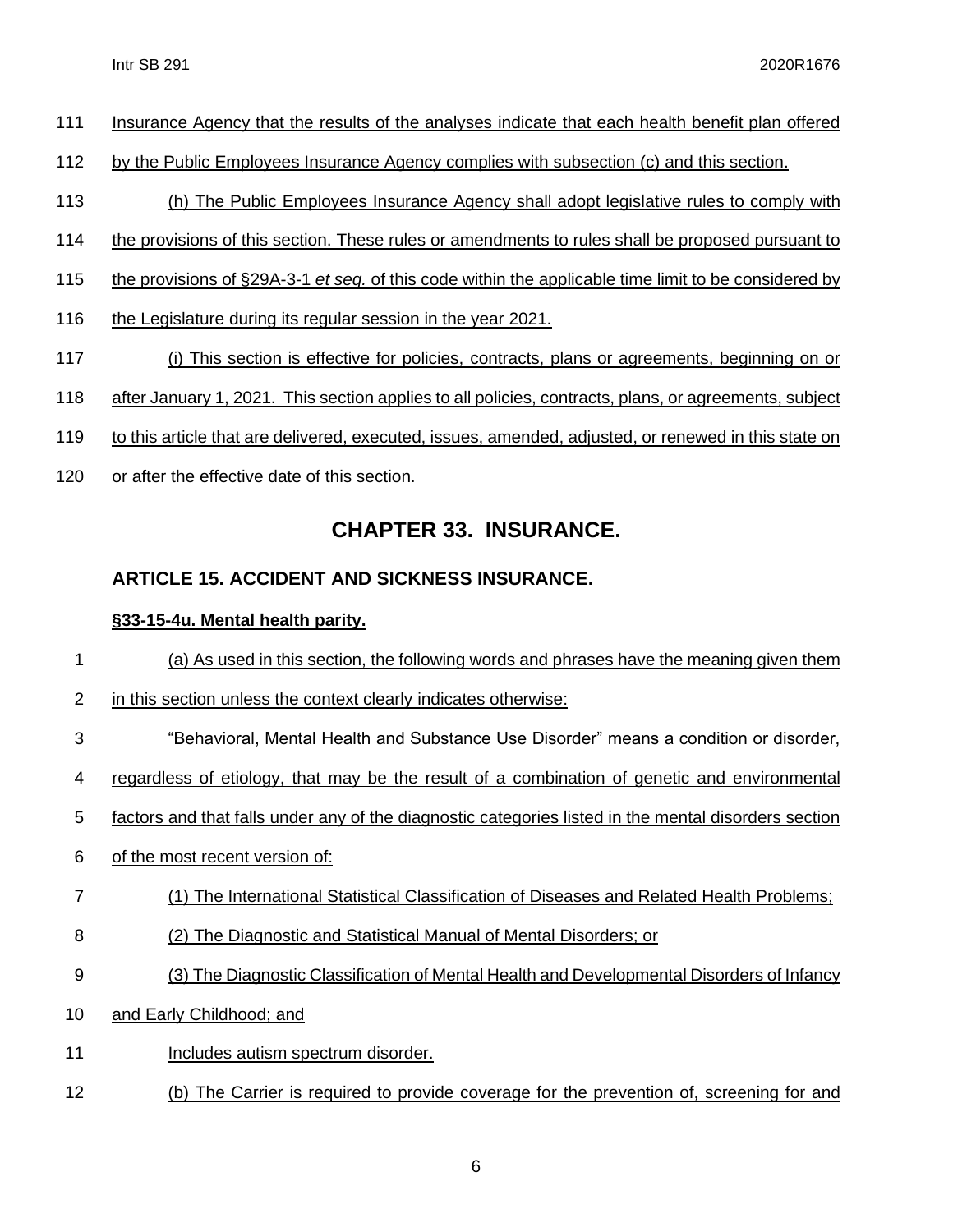| 13 | treatment of behavioral, mental health and substance use disorders that is no less extensive than     |
|----|-------------------------------------------------------------------------------------------------------|
| 14 | the coverage provided for any physical illness and that complies with the requirements of this        |
| 15 | section. This screening shall include, but is not limited to, unhealthy alcohol use for adults,       |
| 16 | substance use for adults and adolescents, and depression screening for adolescents and adults.        |
| 17 | (c) The Carrier shall:                                                                                |
| 18 | Include coverage and reimbursement for behavioral health screenings using a<br>(1)                    |
| 19 | validated screening tool for behavioral health, which coverage and reimbursement is no less           |
| 20 | extensive than the coverage and reimbursement for the annual physical examination.                    |
| 21 | (2) Comply with the nonquantitative treatment limitation requirements specified in 45 CFR             |
| 22 | $146.136$ (c)(4), or any successor regulation, regarding any limitations that are not expressed       |
| 23 | numerically but otherwise limit the scope or duration of benefits for treatment, which in addition to |
| 24 | the limitations and examples listed in 45 CFR 146.136 (c)(4)(ii) and (c)(4)(iii), or any successor    |
| 25 | requiation and 78 FR 68246, include the methods by which the Carrier establishes and maintains        |
| 26 | its provider network and responds to deficiencies in the ability of its networks to provide timely    |
| 27 | access to care;                                                                                       |
| 28 | (3) Comply with the financial requirements and quantitative treatment limitations specified           |
| 29 | in 45 CFR $146.136(c)(2)$ and $(c)(3)$ , or any successor regulation;                                 |
| 30 | (4) Not apply any nonquantitative treatment limitations to benefits for behavioral, mental            |
| 31 | health, and substance use disorders that are not applied to medical and surgical benefits within      |
| 32 | the same classification of benefits;                                                                  |
| 33 | (5) Establish procedures to authorize treatment with a nonparticipating provider if a                 |
| 34 | covered service is not available within established time and distance standards and within a          |
| 35 | reasonable period after service is requested, and with the same coinsurance, deductible, or           |
| 36 | copayment requirements as would apply if the service were provided at a participating provider,       |
| 37 | and at no greater cost to the covered person than if the services were obtain at or form a            |
| 38 | participating provider;                                                                               |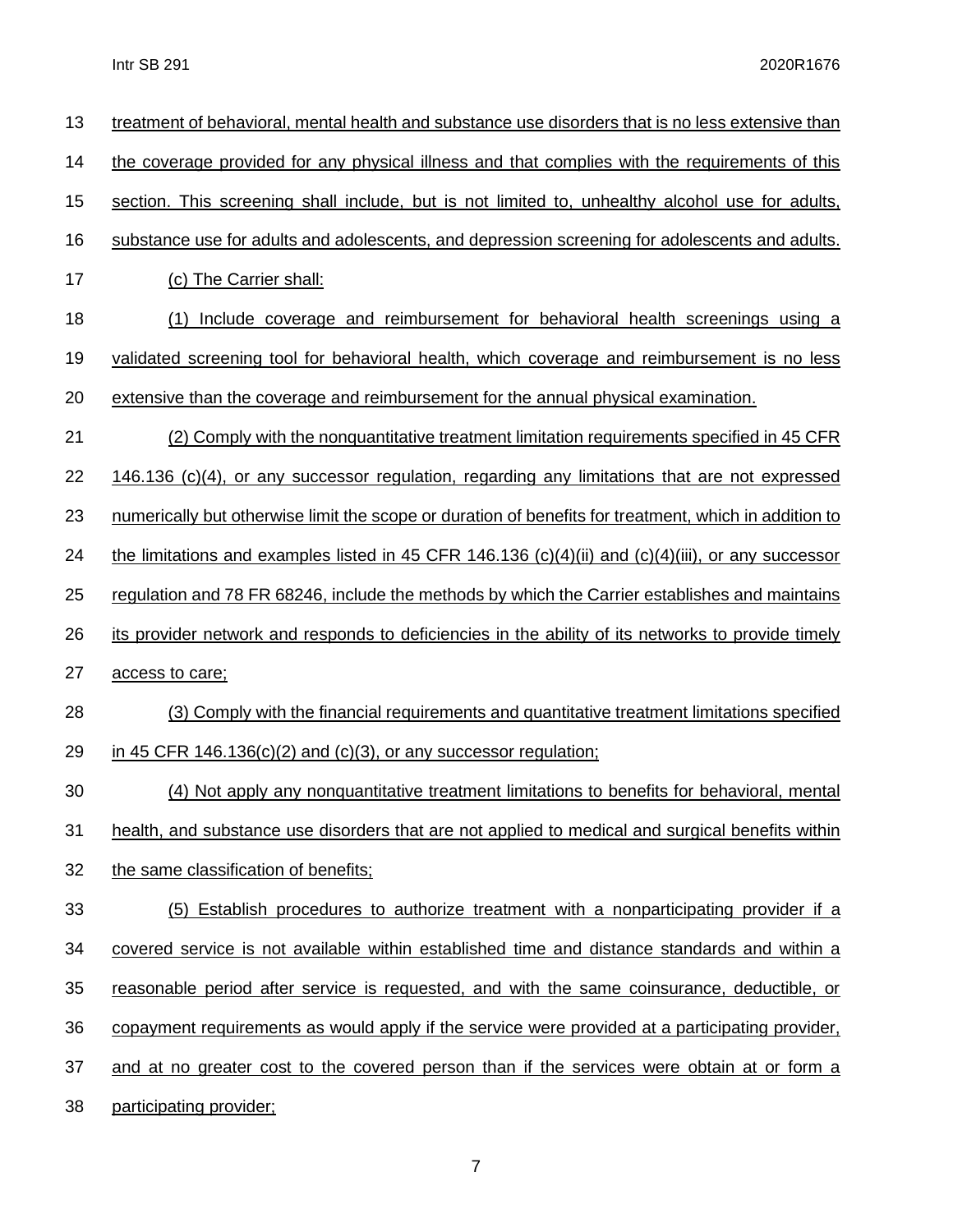| 39 | (6) If a covered person obtains a covered service from a nonparticipating provider because         |
|----|----------------------------------------------------------------------------------------------------|
| 40 | the covered service is not available within the established time and distance standards, reimburse |
| 41 | treatment or services for behavioral, mental health, or substance use disorders required to be     |
| 42 | covered pursuant to this subsection that are provided by a nonparticipating provider using the     |
| 43 | same methodology that the Carrier uses to reimburse covered medical services provided by           |
| 44 | nonparticipating providers and, upon request, provide evidence of the methodology to the person    |
| 45 | or provider.                                                                                       |
| 46 | (d) If the Carrier offers a plan that does not cover services provided by an out-of-network        |
| 47 | provider, it may provide the benefits required in subsection (c) if the services are rendered by a |
| 48 | provider who is designated by and affiliated with the Carrier only if the same requirements apply  |
| 49 | for services for a physical illness;                                                               |
| 50 | (e) In the event of a concurrent review for a claim for coverage of services for the               |
| 51 | prevention of, screening for, and treatment of behavioral, mental health, and substance use        |
| 52 | disorders, the service continues to be a covered service until the Carrier notifies the covered    |
| 53 | person of the determination of the claim;                                                          |
| 54 | (f) Unless denied for nonpayment of premium, a denial of reimbursement for services for            |
| 55 | the prevention of, screening for, or treatment of behavioral, mental health, and substance use     |
| 56 | disorders by the Carrier must include the following language:                                      |
| 57 | (1) A statement explaining that covered persons are protected under this section, which            |
| 58 | provides that limitations placed on the access to mental health and substance use disorder         |
| 59 | benefits may be no greater than any limitations placed on access to medical and surgical benefits; |
| 60 | (2) A statement providing information about the Consumer Services Division of the West             |
| 61 | Virginia Office of the Insurance Commissioner if the covered person believes his or her rights     |
| 62 | under this section have been violated; and                                                         |
| 63 | (3) A statement specifying that covered persons are entitled, upon request to the Carrier,         |
| 64 | to a copy of the medical necessity criteria for any behavioral, mental health, and substance use   |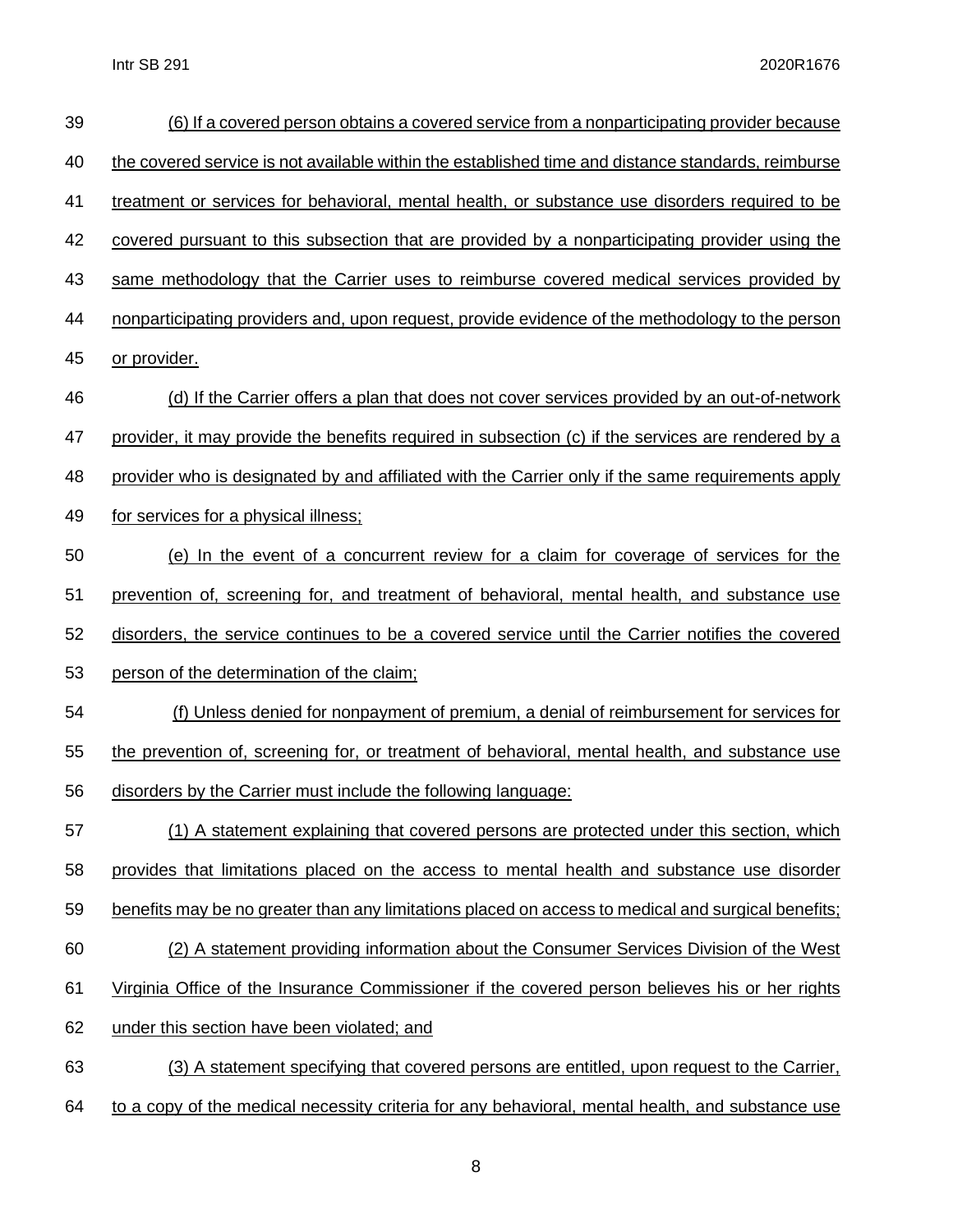| 65 | disorder benefit.                                                                                        |
|----|----------------------------------------------------------------------------------------------------------|
| 66 | (g) On or after June 1, 2021, and annually thereafter, the Insurance Commissioner shall                  |
| 67 | submit a written report to the Joint Committee on Government and Finance that contains the               |
| 68 | following information on plans which fall under this section regarding plans offered pursuant to         |
| 69 | this section:                                                                                            |
| 70 | (1) Data that demonstrates parity compliance for adverse determination regarding claims                  |
| 71 | for behavioral, mental health, or substance use disorder services and includes the total number          |
| 72 | of adverse determinations for such claims;                                                               |
| 73 | (2) A description of the process used to develop and select:                                             |
| 74 | (A) The medical necessity criteria used in determining benefits for behavioral health,                   |
| 75 | mental health, and substance use disorders; and                                                          |
| 76 | (B) The medical necessity criteria used in determining medical and surgical benefits;                    |
| 77 | (3) Identification of all nonquantitative treatment limitations that are applied to benefits for         |
| 78 | behavioral, mental health, and substance use disorders and to medical and surgical benefits              |
| 79 | within each classification of benefits; and                                                              |
| 80 | (4) The results of analyses demonstrating that, for medical necessity criteria descried in               |
| 81 | subsection $(g)(2)$ of this section and for each nonquantitative treatment limitation identified in      |
| 82 | subsection $(g)(3)$ of this section, as written and in operation, the processes, strategies, evidentiary |
| 83 | standards, or other factors used in applying the medical necessity criteria and each                     |
| 84 | nonquantitative treatment limitation to benefits for behavioral, mental health, and substance use        |
| 85 | disorders within each classification of benefits are comparable to, and are applied no more              |
| 86 | stringently than, the processes, strategies, evidentiary standards, or other factors used in applying    |
| 87 | the medical necessity criteria and each nonquantitative treatment limitation to medical and              |
| 88 | surgical benefits within the corresponding classification of benefits.                                   |
| 89 | (5) The Insurance Commissioner's report of the analyses regarding nonquantitative                        |
|    |                                                                                                          |

90 treatment limitations shall include at a minimum: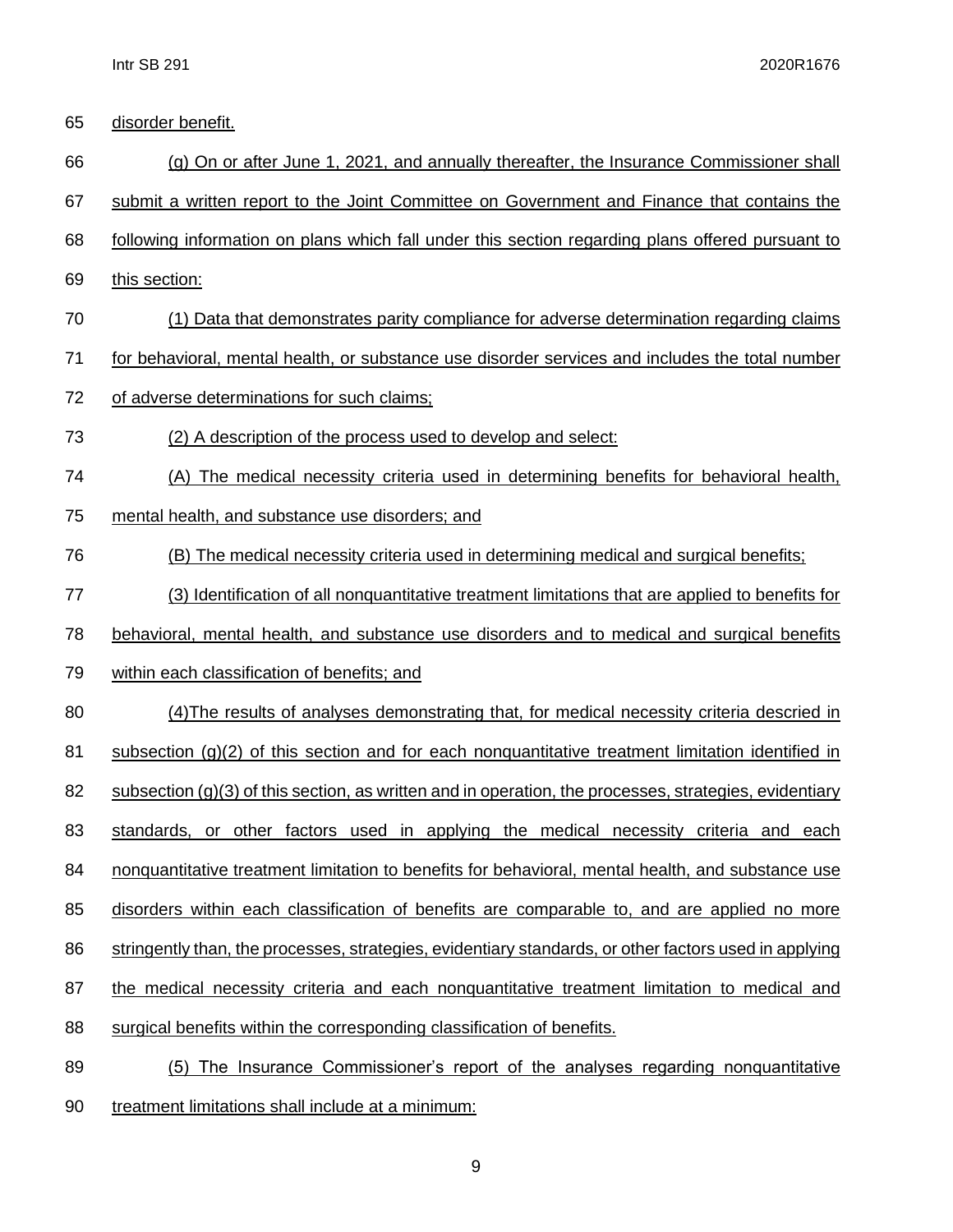| 91  | (A) Identify factors used to determine whether a nonquantitative treatment limitation will            |
|-----|-------------------------------------------------------------------------------------------------------|
| 92  | apply to a benefit, including factors that were considered but rejected;                              |
| 93  | (B) Identify and define the specific evidentiary standards used to define the factors and             |
| 94  | any other evidence relied on in designing each nonquantitative treatment limitation;                  |
| 95  | (C) Provide the comparative analyses, including the results of the analyses, performed to             |
| 96  | determine that the processes and strategies used to design each nonquantitative treatment             |
| 97  | limitation, as written, and the written processes and strategies used to apply each nonquantitative   |
| 98  | treatment limitation for benefits for behavioral, mental health, and substance use disorders are      |
| 99  | comparable to, and are applied no more stringently than, the processes and strategies used to         |
| 100 | design and apply each nonquantitative treatment limitation, as written, and the written processes     |
| 101 | and strategies used to apply each nonquantitative treatment limitation for medical and surgical       |
| 102 | benefits;                                                                                             |
| 103 | (D) Provide the comparative analysis, including the results of the analyses, performed to             |
| 104 | determine that the processes and strategies used to apply each nonquantitative treatment              |
| 105 | limitation, in operation, for benefits for behavioral, mental health, and substance use disorders     |
| 106 | are comparable to, and are applied no more stringently than, the processes and strategies used        |
| 107 | to apply each nonquantitative treatment limitation, in operation, for medical and surgical benefits;  |
| 108 | and                                                                                                   |
| 109 | Disclose the specific findings and conclusions reached by the Insurance<br>(E)                        |
| 110 | Commissioner that the results of the analyses indicate that each health benefit plan offered under    |
| 111 | the provisions of this section complies with section (c) and this section.                            |
| 112 | (h) The Insurance Commission shall adopt legislative rules to comply with the provisions              |
| 113 | of this section. These rules or amendments to rules shall be proposed pursuant to the provisions      |
| 114 | of §29A-3-1 et seq. of this code within the applicable time limit to be considered by the Legislature |
| 115 | during its regular session in the year 2021.                                                          |
| 116 | This section is effective for policies, contracts, plans or agreements, beginning on or<br>(i)        |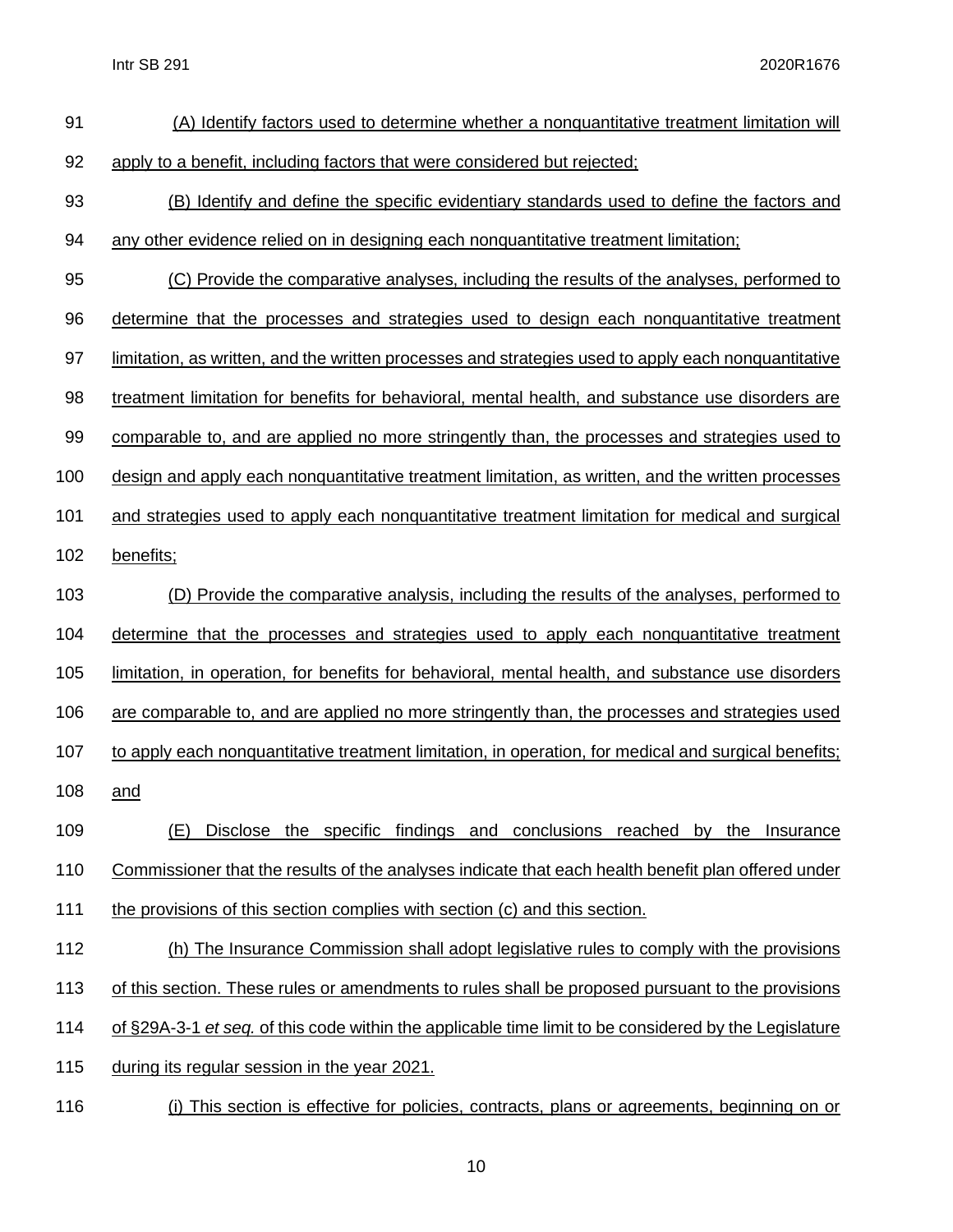after January 1, 2021. This section applies to all policies, contracts, plans, or agreements, subject to this article that are delivered, executed, issues, amended, adjusted, or renewed in this state on or after the effective date of this section. **ARTICLE 16. GROUP ACCIDENT AND SICKNESS [INSURANCE](http://code.wvlegislature.gov/33-16/)**. **§33-16-3ff. Mental health parity.** (a) As used in this section, the following words and phrases have the meaning given them in this section unless the context clearly indicates otherwise: "Behavioral, Mental Health and Substance Use Disorder" means a condition or disorder, regardless of etiology, that may be the result of a combination of genetic and environmental factors and that falls under any of the diagnostic categories listed in the mental disorders section of the most recent version of: (1) The International Statistical Classification of Diseases and Related Health Problems; (2) The Diagnostic and Statistical Manual of Mental Disorders; or (3) The Diagnostic Classification of Mental Health and Developmental Disorders of Infancy and Early Childhood; and 11 Includes autism spectrum disorder. (b) The Carrier is required to provide coverage for the prevention of, screening for and treatment of behavioral, mental health and substance use disorders that is no less extensive than the coverage provided for any physical illness and that complies with the requirements of this section. This screening shall include but is not limited to unhealthy alcohol use for adults, substance use for adults and adolescents, and depression screening for adolescents and adults. (c) The Carrier shall: (1) Include coverage and reimbursement for behavioral health screenings using a validated screening tool for behavioral health, which coverage and reimbursement is no less extensive than the coverage and reimbursement for the annual physical examination. (2) Comply with the nonquantitative treatment limitation requirements specified in 45 CFR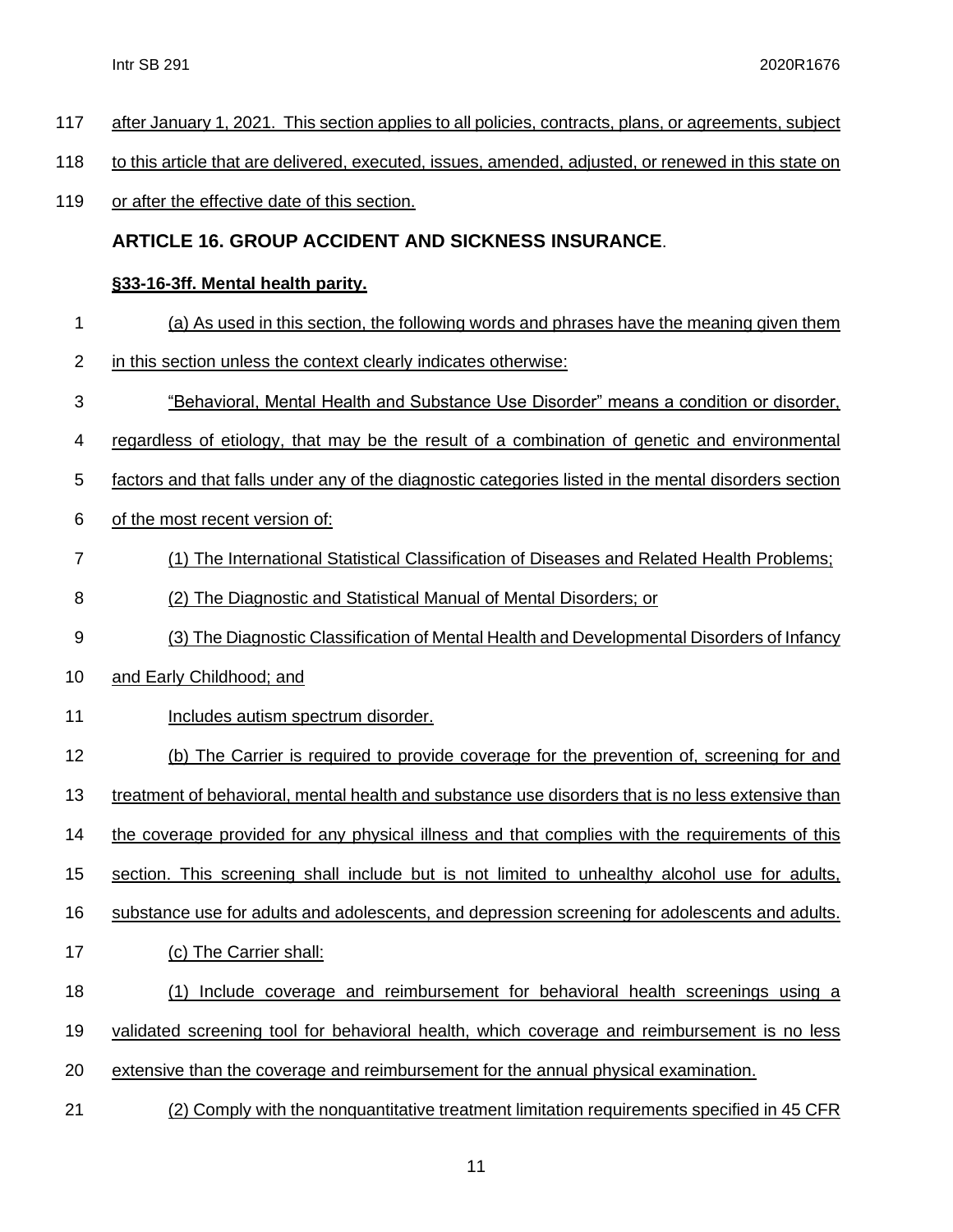| 22 | 146.136 (c)(4), or any successor regulation, regarding any limitations that are not expressed         |
|----|-------------------------------------------------------------------------------------------------------|
| 23 | numerically but otherwise limit the scope or duration of benefits for treatment, which in addition to |
| 24 | the limitations and examples listed in 45 CFR 146.136 (c)(4)(ii) and (c)(4)(iii), or any successor    |
| 25 | regulation and 78 FR 68246, include the methods by which the Carrier establishes and maintains        |
| 26 | its provider network and responds to deficiencies in the ability of its networks to provide timely    |
| 27 | access to care;                                                                                       |
| 28 | (3) Comply with the financial requirements and quantitative treatment limitations specified           |
| 29 | in 45 CFR 146.136(c)(2) and (c)(3), or any successor regulation;                                      |
| 30 | (4) Not apply any nonquantitative treatment limitations to benefits for behavioral, mental            |
| 31 | health, and substance use disorders that are not applied to medical and surgical benefits within      |
| 32 | the same classification of benefits:                                                                  |
| 33 | (5) Establish procedures to authorize treatment with a nonparticipating provider if a                 |
| 34 | covered service is not available within established time and distance standards and within a          |
| 35 | reasonable period after service is requested, and with the same coinsurance, deductible, or           |
| 36 | copayment requirements as would apply if the service were provided at a participating provider,       |
| 37 | and at no greater cost to the covered person than if the services were obtain at or form a            |
| 38 | participating provider;                                                                               |
| 39 | (6) If a covered person obtains a covered service from a nonparticipating provider because            |
| 40 | the covered service is not available within the established time and distance standards, reimburse    |
| 41 | treatment or services for behavioral, mental health, or substance use disorders required to be        |
| 42 | covered pursuant to this subsection that are provided by a nonparticipating provider using the        |
| 43 | same methodology that the Carrier uses to reimburse covered medical services provided by              |
| 44 | nonparticipating providers and, upon request, provide evidence of the methodology to the person       |
| 45 | or provider.                                                                                          |
| 46 | (d) If the Carrier offers a plan that does not cover services provided by an out-of-network           |

47 provider, it may provide the benefits required in subsection (c) if the services are rendered by a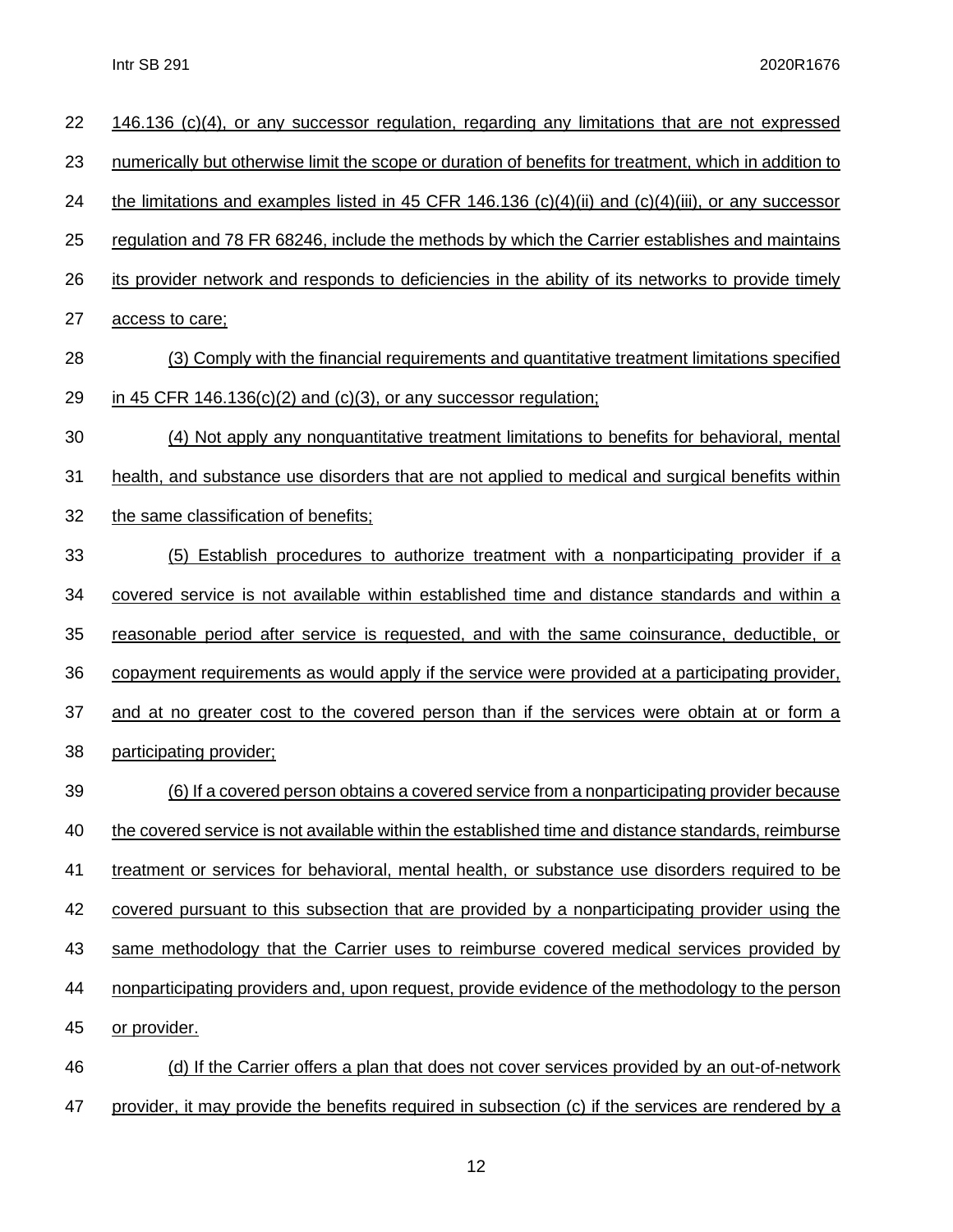provider who is designated by and affiliated with the Carrier only if the same requirements apply for services for a physical illness; (e) In the event of a concurrent review for a claim for coverage of services for the prevention of, screening for, and treatment of behavioral, mental health, and substance use disorders, the service continues to be a covered service until the Carrier notifies the covered person of the determination of the claim; (f) Unless denied for nonpayment of premium, a denial of reimbursement for services for the prevention of, screening for, or treatment of behavioral, mental health, and substance use disorders by the Carrier must include the following language: (1) A statement explaining that covered persons are protected under this section, which provides that limitations placed on the access to mental health and substance use disorder benefits may be no greater than any limitations placed on access to medical and surgical benefits; (2) A statement providing information about the Consumer Services Division of the Office of the West Virginia Insurance Commissioner if the covered person believes his or her rights under this section have been violated; and (3) A statement specifying that covered persons are entitled, upon request to the Carrier, 64 to a copy of the medical necessity criteria for any behavioral, mental health, and substance use disorder benefit. (g) On or after June 1, 2021, and annually thereafter, the Insurance Commissioner shall submit a written report to the Joint Committee on Government and Finance that contains the following information regarding plans offered pursuant to this section: (1) Data that demonstrates parity compliance for adverse determination regarding claims for behavioral, mental health, or substance use disorder services and includes the total number of adverse determinations for such claims; (2) A description of the process used to develop and select: (A) The medical necessity criteria used in determining benefits for behavioral health,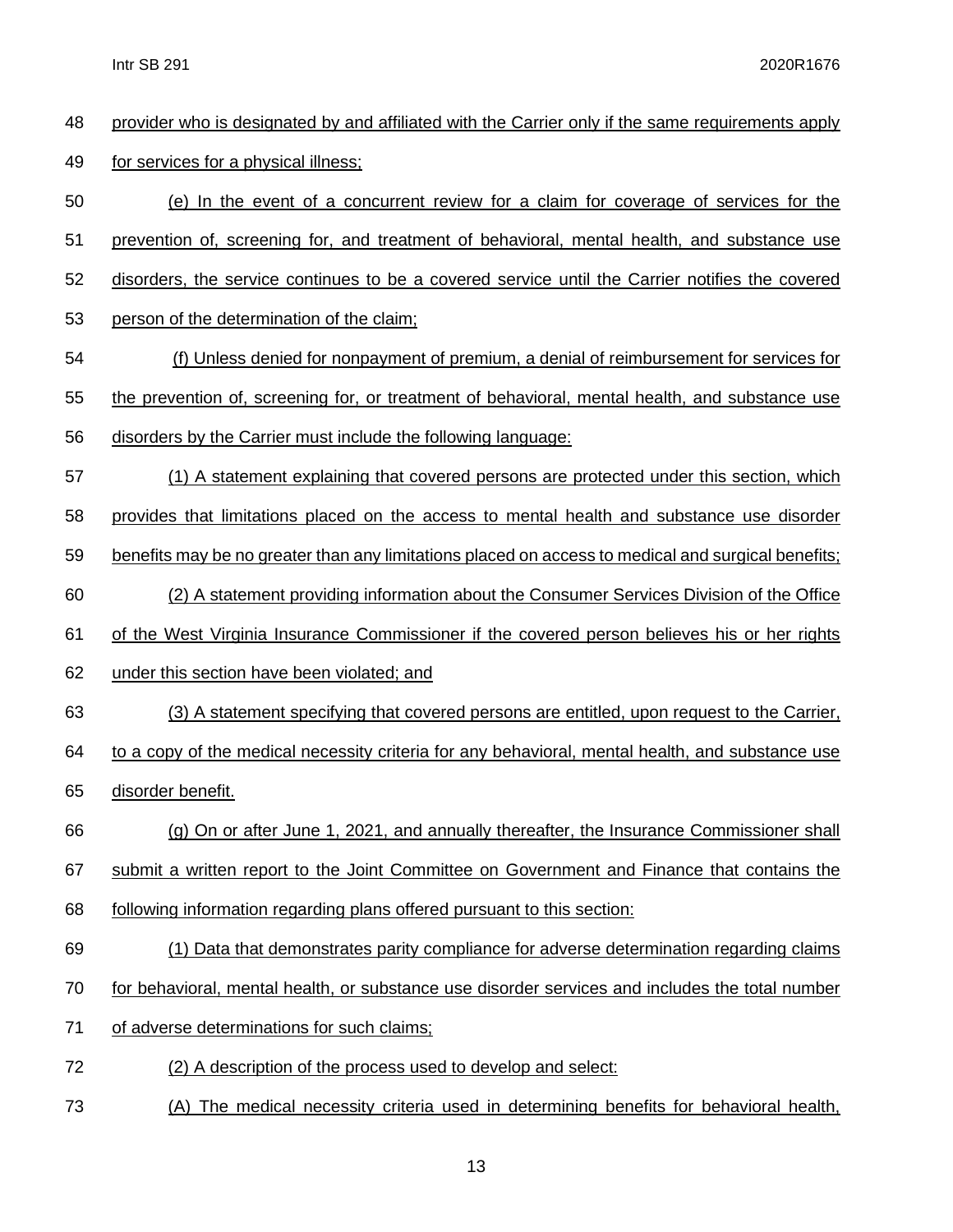| 74 | mental health, and substance use disorders; and                                                          |
|----|----------------------------------------------------------------------------------------------------------|
| 75 | (B) The medical necessity criteria used in determining medical and surgical benefits;                    |
| 76 | (3) Identification of all nonquantitative treatment limitations that are applied to benefits for         |
| 77 | behavioral, mental health, and substance use disorders and to medical and surgical benefits              |
| 78 | within each classification of benefits; and                                                              |
| 79 | (4) The results of analyses demonstrating that, for medical necessity criteria descried in               |
| 80 | subsection $(g)(2)$ of this section and for each nonquantitative treatment limitation identified in      |
| 81 | $subsection (g)(3)$ of this section, as written and in operation, the processes, strategies, evidentiary |
| 82 | standards, or other factors used in applying the medical necessity criteria and each                     |
| 83 | nonquantitative treatment limitation to benefits for behavioral, mental health, and substance use        |
| 84 | disorders within each classification of benefits are comparable to, and are applied no more              |
| 85 | stringently than, the processes, strategies, evidentiary standards, or other factors used in applying    |
| 86 | the medical necessity criteria and each nonquantitative treatment limitation to medical and              |
| 87 | surgical benefits within the corresponding classification of benefits.                                   |
| 88 | (5) The Insurance Commissioner's report of the analyses regarding nonquantitative                        |
| 89 | treatment limitations shall include at a minimum:                                                        |
| 90 | (A) Identify factors used to determine whether a nonquantitative treatment limitation will               |
| 91 | apply to a benefit, including factors that were considered but rejected;                                 |
| 92 | (B) Identify and define the specific evidentiary standards used to define the factors and                |
| 93 | any other evidence relied on in designing each nonquantitative treatment limitation;                     |
| 94 | (C) Provide the comparative analyses, including the results of the analyses, performed to                |
| 95 | determine that the processes and strategies used to design each nonquantitative treatment                |
| 96 | limitation, as written, and the written processes and strategies used to apply each nonquantitative      |
| 97 | treatment limitation for benefits for behavioral, mental health, and substance use disorders are         |
| 98 | comparable to, and are applied no more stringently than, the processes and strategies used to            |
| 99 | design and apply each nonquantitative treatment limitation, as written, and the written processes        |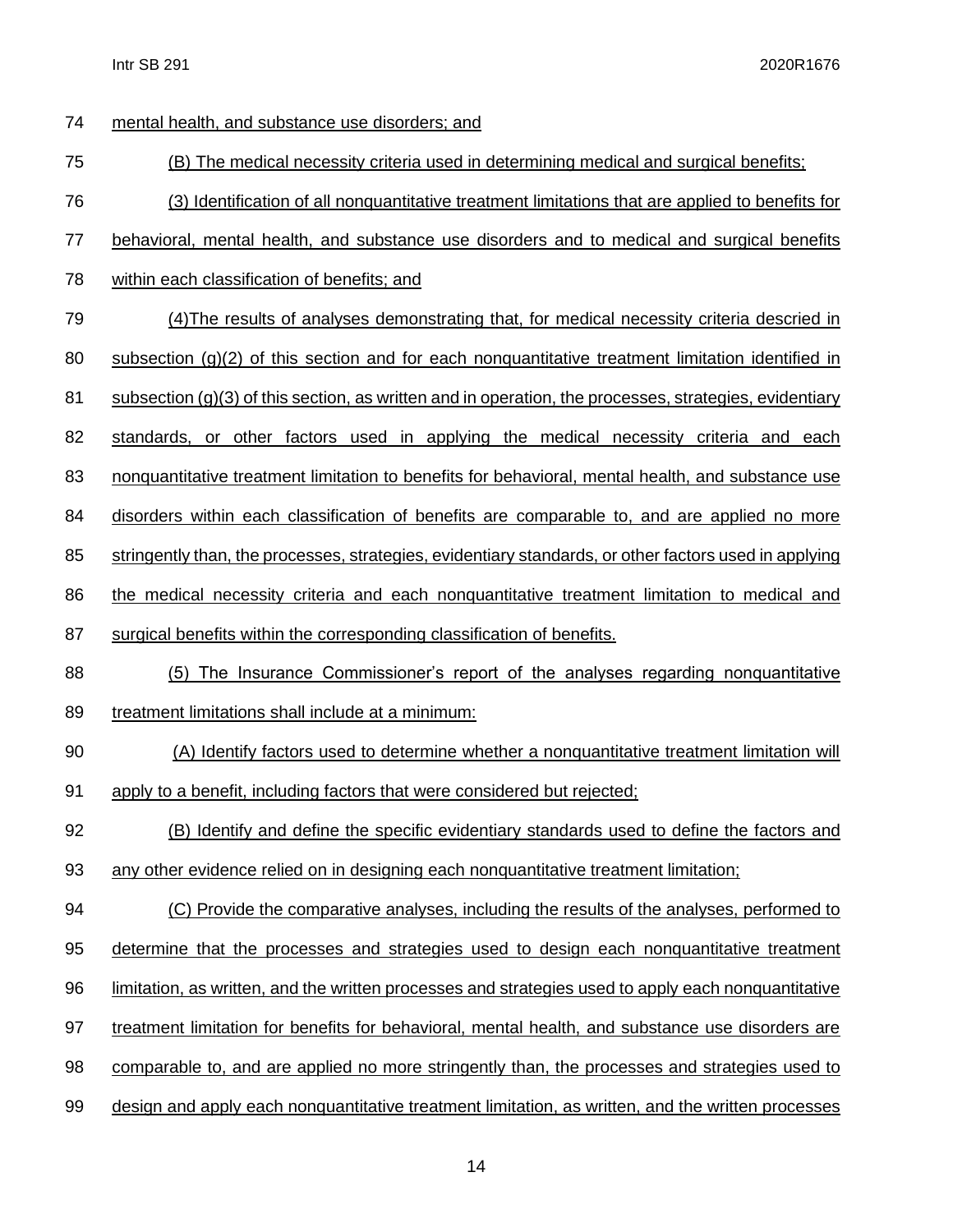| 100 | and strategies used to apply each nonquantitative treatment limitation for medical and surgical       |
|-----|-------------------------------------------------------------------------------------------------------|
| 101 | benefits;                                                                                             |
| 102 | (D) Provide the comparative analysis, including the results of the analyses, performed to             |
| 103 | determine that the processes and strategies used to apply each nonquantitative treatment              |
| 104 | limitation, in operation, for benefits for behavioral, mental health, and substance use disorders     |
| 105 | are comparable to, and are applied no more stringently than, the processes and strategies used        |
| 106 | to apply each nonquantitative treatment limitation, in operation, for medical and surgical benefits;  |
| 107 | and                                                                                                   |
| 108 | Disclose the specific findings and conclusions reached by the Insurance<br>(E)                        |
| 109 | Commissioner that the results of the analyses indicate that each health benefit plan which falls      |
| 110 | under the provisions of this section complies with section (c) and this section.                      |
| 111 | (h) The Insurance Commission shall adopt legislative rules to comply with the provisions              |
| 112 | of this section. These rules or amendments to rules shall be proposed pursuant to the provisions      |
| 113 | of §29A-3-1 et seq. of this code within the applicable time limit to be considered by the Legislature |
| 114 | during its regular session in the year 2021.                                                          |
| 115 | (i) This section is effective for policies, contracts, plans or agreements, beginning on or           |
| 116 | after January 1, 2021. This section applies to all policies, contracts, plans, or agreements, subject |
| 117 | to this article that are delivered, executed, issues, amended, adjusted, or renewed in this state on  |
| 118 | or after the effective date of this section.                                                          |
|     | ARTICLE 24.<br><b>HOSPITAL SERVICE</b><br><b>CORPORATIONS, MEDICAL</b><br><b>SERVICE</b>              |
|     | DENTAL SERVICE CORPORATIONS AND HEALTH<br><b>CORPORATIONS,</b>                                        |

# **SERVICE [CORPORATIONS.](http://code.wvlegislature.gov/33-24/)**

### **§33-24-7u. Mental Health Parity.**

- 1 (a) As used in this section, the following words and phrases have the meaning given them
- 2 in this section unless the context clearly indicates otherwise: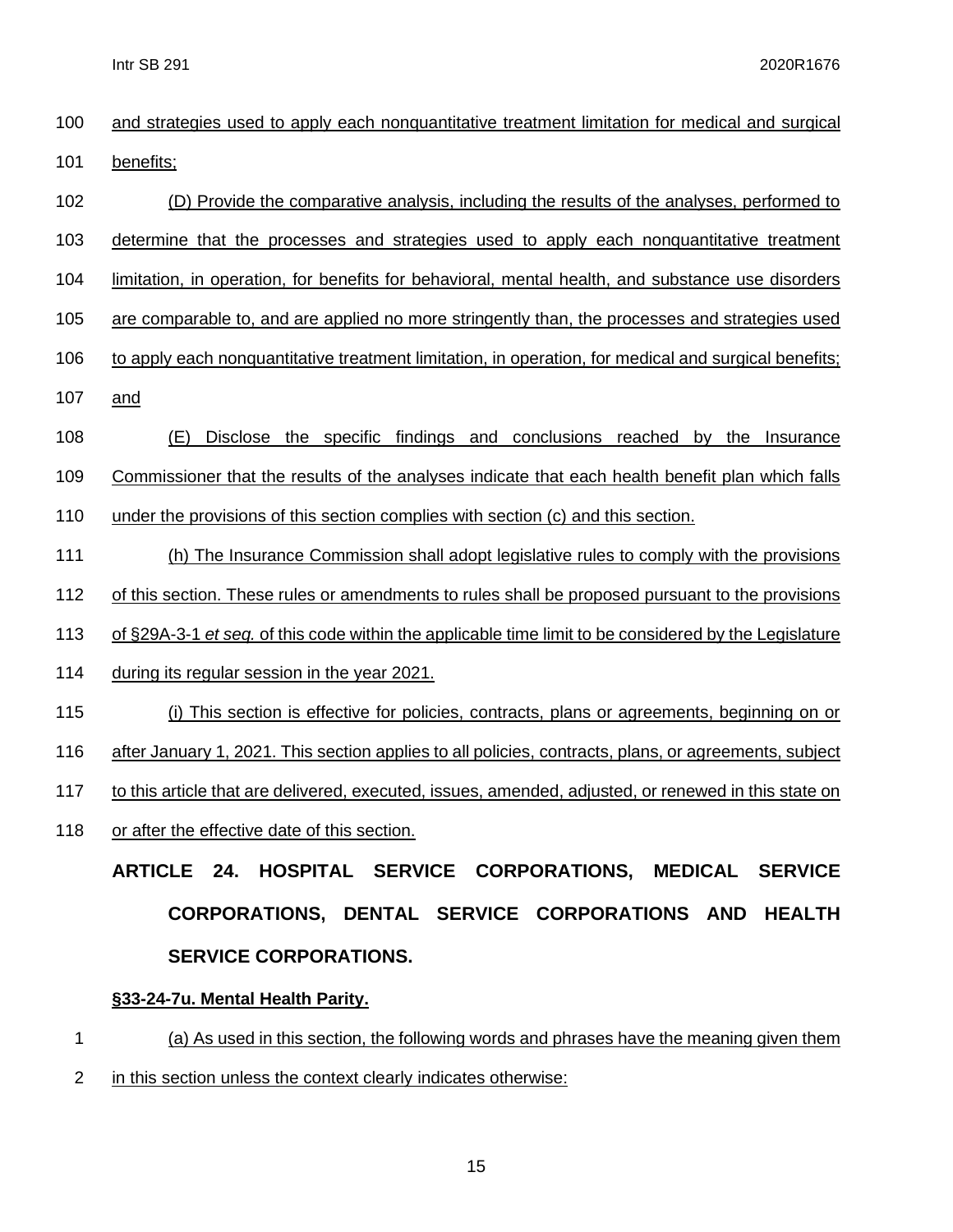| 3  | "Behavioral, Mental Health and Substance Use Disorder" means a condition or disorder,                 |
|----|-------------------------------------------------------------------------------------------------------|
| 4  | regardless of etiology, that may be the result of a combination of genetic and environmental          |
| 5  | factors and that falls under any of the diagnostic categories listed in the mental disorders section  |
| 6  | of the most recent version of:                                                                        |
| 7  | (1) The International Statistical Classification of Diseases and Related Health Problems;             |
| 8  | (2) The Diagnostic and Statistical Manual of Mental Disorders; or                                     |
| 9  | (3) The Diagnostic Classification of Mental Health and Developmental Disorders of Infancy             |
| 10 | and Early Childhood; and                                                                              |
| 11 | Includes autism spectrum disorder.                                                                    |
| 12 | (b) The Carrier is required to provide coverage for the prevention of, screening for and              |
| 13 | treatment of behavioral, mental health and substance use disorders that is no less extensive than     |
| 14 | the coverage provided for any physical illness and that complies with the requirements of this        |
| 15 | section. This screening shall include, but is not limited to, unhealthy alcohol use for adults,       |
| 16 | substance use for adults and adolescents, and depression screening for adolescents and adults.        |
| 17 | (c) The Carrier shall:                                                                                |
| 18 | (1) Include coverage and reimbursement for behavioral health screenings using a                       |
| 19 | validated screening tool for behavioral health, which coverage and reimbursement is no less           |
| 20 | extensive than the coverage and reimbursement for the annual physical examination.                    |
| 21 | (2) Comply with the nonquantitative treatment limitation requirements specified in 45 CFR             |
| 22 | 146.136 (c)(4), or any successor regulation, regarding any limitations that are not expressed         |
| 23 | numerically but otherwise limit the scope or duration of benefits for treatment, which in addition to |
| 24 | the limitations and examples listed in 45 CFR 146.136 (c)(4)(ii) and (c)(4)(iii), or any successor    |
| 25 | regulation and 78 FR 68246, include the methods by which the Carrier establishes and maintains        |
| 26 | its provider network and responds to deficiencies in the ability of its networks to provide timely    |
| 27 | access to care;                                                                                       |
| 28 | (3) Comply with the financial requirements and quantitative treatment limitations specified           |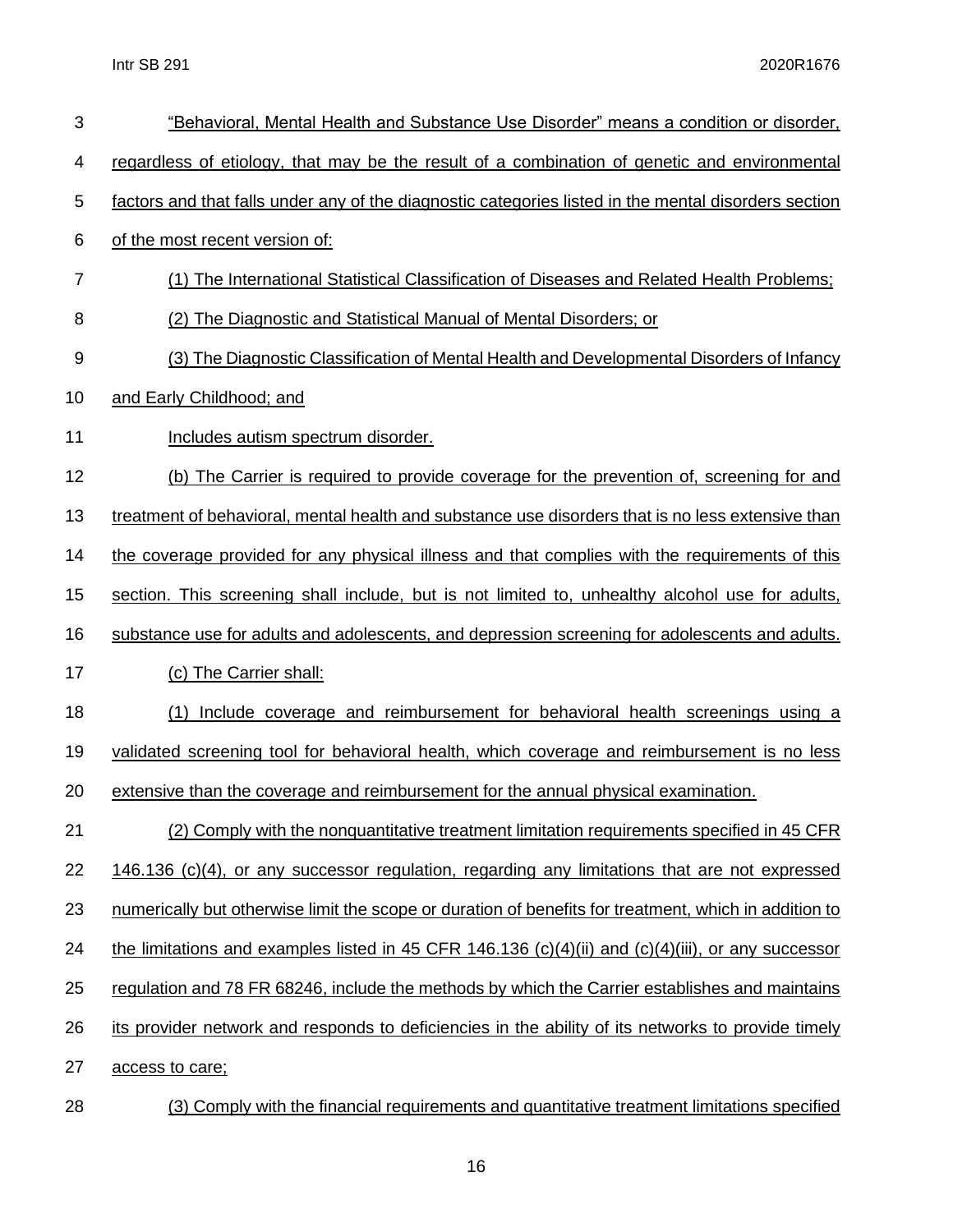| 29 | in 45 CFR 146.136(c)(2) and (c)(3), or any successor regulation;                                   |
|----|----------------------------------------------------------------------------------------------------|
| 30 | (4) Not apply any nonquantitative treatment limitations to benefits for behavioral, mental         |
| 31 | health, and substance use disorders that are not applied to medical and surgical benefits within   |
| 32 | the same classification of benefits;                                                               |
| 33 | (5) Establish procedures to authorize treatment with a nonparticipating provider if a              |
| 34 | covered service is not available within established time and distance standards and within a       |
| 35 | reasonable period after service is requested, and with the same coinsurance, deductible, or        |
| 36 | copayment requirements as would apply if the service were provided at a participating provider,    |
| 37 | and at no greater cost to the covered person than if the services were obtain at or form a         |
| 38 | participating provider;                                                                            |
| 39 | <u>(6) If a covered person obtains a covered service from a nonparticipating provider because</u>  |
| 40 | the covered service is not available within the established time and distance standards, reimburse |
| 41 | treatment or services for behavioral, mental health, or substance use disorders required to be     |
| 42 | covered pursuant to this subsection that are provided by a nonparticipating provider using the     |
| 43 | same methodology that the Carrier uses to reimburse covered medical services provided by           |
| 44 | nonparticipating providers and, upon request, provide evidence of the methodology to the person    |
| 45 | or provider.                                                                                       |
| 46 | (d) If the Carrier offers a plan that does not cover services provided by an out-of-network        |
| 47 | provider, it may provide the benefits required in subsection (c) if the services are rendered by a |
| 48 | provider who is designated by and affiliated with the Carrier only if the same requirements apply  |
| 49 | for services for a physical illness;                                                               |
| 50 | (e) In the event of a concurrent review for a claim for coverage of services for the               |
| 51 | prevention of, screening for, and treatment of behavioral, mental health, and substance use        |
| 52 | disorders, the service continues to be a covered service until the Carrier notifies the covered    |
| 53 | person of the determination of the claim;                                                          |
|    |                                                                                                    |

(f) Unless denied for nonpayment of premium, a denial of reimbursement for services for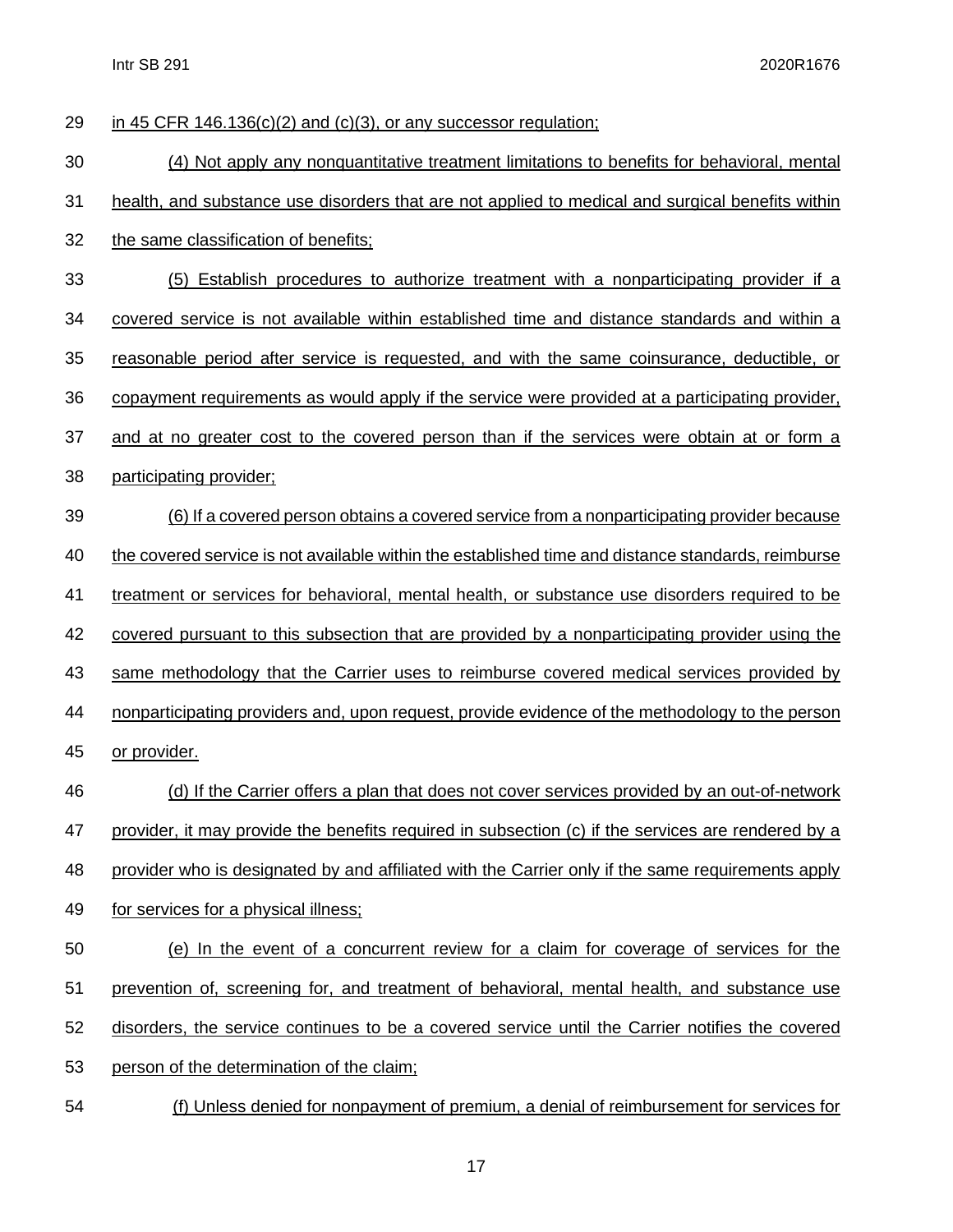| 55 | the prevention of, screening for, or treatment of behavioral, mental health, and substance use     |
|----|----------------------------------------------------------------------------------------------------|
| 56 | disorders by the Carrier must include the following language:                                      |
| 57 | (1) A statement explaining that covered persons are protected under this section, which            |
| 58 | provides that limitations placed on the access to mental health and substance use disorder         |
| 59 | benefits may be no greater than any limitations placed on access to medical and surgical benefits; |
| 60 | (2) A statement providing information about the Consumer Services Division of the Office           |
| 61 | of the West Virginia Insurance Commissioner if the covered person believes his or her rights       |
| 62 | under this section have been violated; and                                                         |
| 63 | (3) A statement specifying that covered persons are entitled, upon request to the Carrier,         |
| 64 | to a copy of the medical necessity criteria for any behavioral, mental health, and substance use   |
| 65 | disorder benefit.                                                                                  |
| 66 | (g) On or after June 1, 2021, and annually thereafter, the Insurance Commissioner shall            |
| 67 | submit a written report to the Joint Committee on Government and Finance that contains the         |
| 68 | following information regarding plans offered pursuant to this section:                            |
| 69 | (1) Data that demonstrates parity compliance for adverse determination regarding claims            |
| 70 | for behavioral, mental health, or substance use disorder services and includes the total number    |
| 71 | of adverse determinations for such claims;                                                         |
| 72 | (2) A description of the process used to develop and select:                                       |
| 73 | (A) The medical necessity criteria used in determining benefits for behavioral health,             |
| 74 | mental health, and substance use disorders; and                                                    |
| 75 | (B) The medical necessity criteria used in determining medical and surgical benefits;              |
| 76 | (3) Identification of all nonquantitative treatment limitations that are applied to benefits for   |
| 77 | behavioral, mental health, and substance use disorders and to medical and surgical benefits        |
| 78 | within each classification of benefits; and                                                        |
| 79 | (4) The results of analyses demonstrating that, for medical necessity criteria descried in         |
|    |                                                                                                    |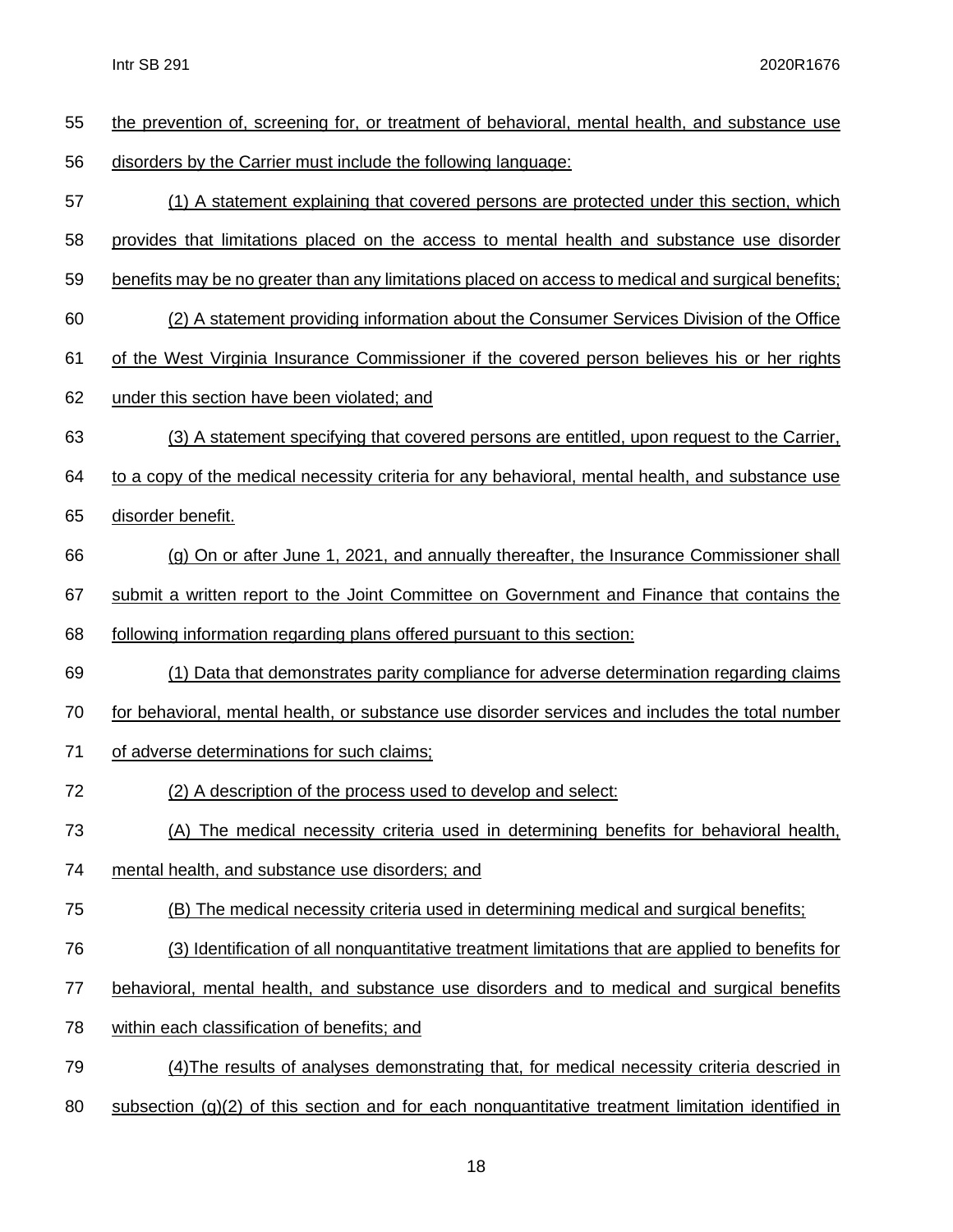| 81  | subsection $(g)(3)$ of this section, as written and in operation, the processes, strategies, evidentiary |
|-----|----------------------------------------------------------------------------------------------------------|
| 82  | standards, or other factors used in applying the medical necessity criteria and each                     |
| 83  | nonquantitative treatment limitation to benefits for behavioral, mental health, and substance use        |
| 84  | disorders within each classification of benefits are comparable to, and are applied no more              |
| 85  | stringently than, the processes, strategies, evidentiary standards, or other factors used in applying    |
| 86  | the medical necessity criteria and each nonquantitative treatment limitation to medical and              |
| 87  | surgical benefits within the corresponding classification of benefits.                                   |
| 88  | (5) The Insurance Commissioner's report of the analyses regarding nonquantitative                        |
| 89  | treatment limitations shall include at a minimum:                                                        |
| 90  | (A) Identify factors used to determine whether a nonquantitative treatment limitation will               |
| 91  | apply to a benefit, including factors that were considered but rejected;                                 |
| 92  | (B) Identify and define the specific evidentiary standards used to define the factors and                |
| 93  | any other evidence relied on in designing each nonquantitative treatment limitation;                     |
| 94  | (C) Provide the comparative analyses, including the results of the analyses, performed to                |
| 95  | determine that the processes and strategies used to design each nonquantitative treatment                |
| 96  | limitation, as written, and the written processes and strategies used to apply each nonquantitative      |
| 97  | treatment limitation for benefits for behavioral, mental health, and substance use disorders are         |
| 98  | comparable to, and are applied no more stringently than, the processes and strategies used to            |
| 99  | design and apply each nonquantitative treatment limitation, as written, and the written processes        |
| 100 | and strategies used to apply each nonquantitative treatment limitation for medical and surgical          |
| 101 | benefits;                                                                                                |
| 102 | (D) Provide the comparative analysis, including the results of the analyses, performed to                |
| 103 | determine that the processes and strategies used to apply each nonquantitative treatment                 |
| 104 | limitation, in operation, for benefits for behavioral, mental health, and substance use disorders        |
| 105 | are comparable to, and are applied no more stringently than, the processes and strategies used           |
| 106 | to apply each nonquantitative treatment limitation, in operation, for medical and surgical benefits;     |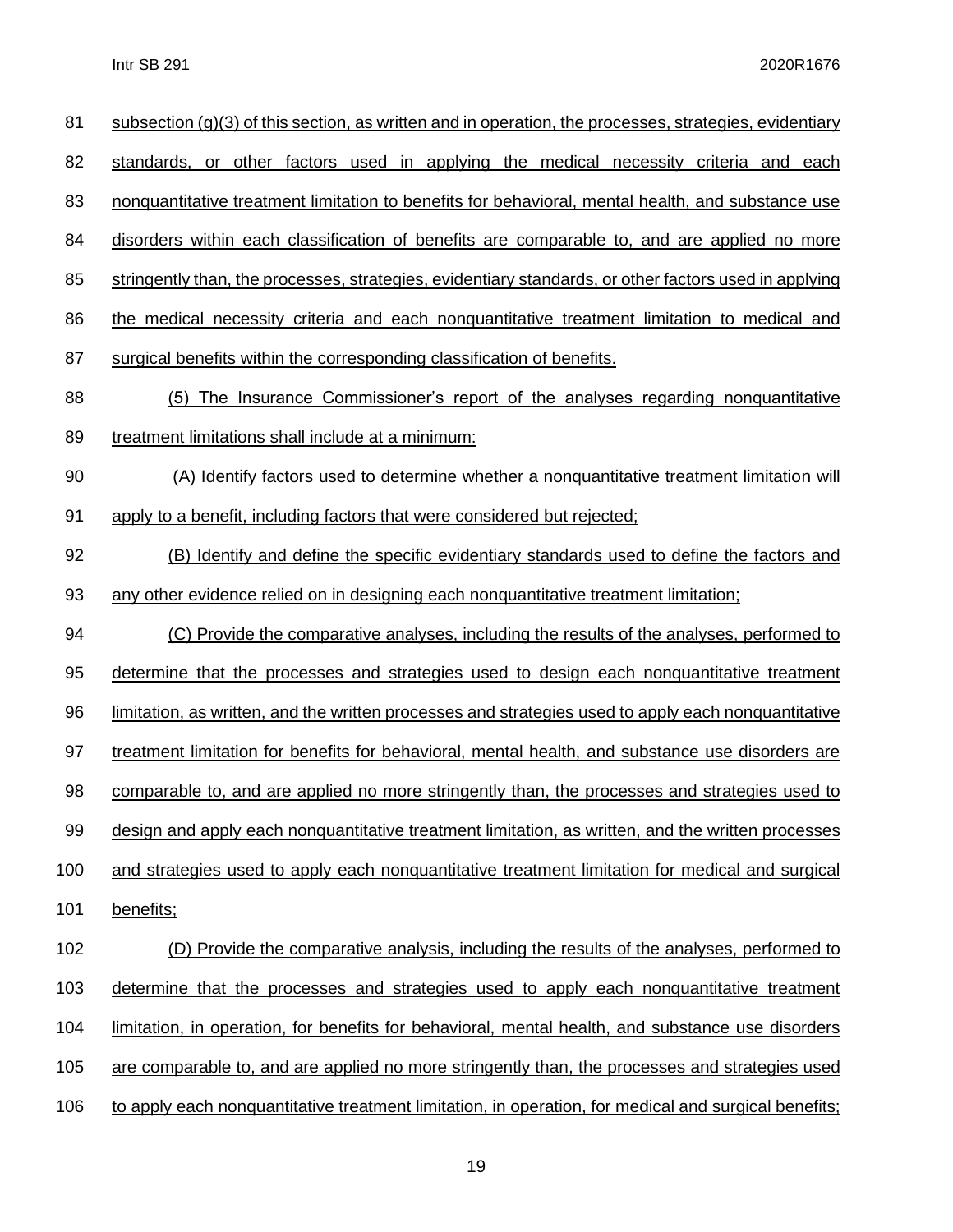and

(E) Disclose the specific findings and conclusions reached by the Insurance

Commissioner that the results of the analyses indicate that each health benefit plan offered

- pursuant to this section complies with section (c) and this section.
- (h) The Insurance Commission shall adopt legislative rules to comply with the provisions
- of this section. These rules or amendments to rules shall be proposed pursuant to the provisions
- of §29A-3-1 *et seq.* of this code within the applicable time limit to be considered by the Legislature
- during its regular session in the year 2021.
- (i) This section is effective for policies, contracts, plans or agreements, beginning on or
- after January 1, 2021. This section applies to all policies, contracts, plans, or agreements, subject
- to this article that are delivered, executed, issues, amended, adjusted, or renewed in this state on
- 118 or after the effective date of this section.

### **ARTICLE 25. HEALTH CARE [CORPORATIONS.](http://code.wvlegislature.gov/33-25/)**

#### **§33-25-8r. Mental health parity.**

- (a) As used in this section, the following words and phrases have the meaning given them
- in this section unless the context clearly indicates otherwise:
- "Behavioral, Mental Health and Substance Use Disorder" means a condition or disorder,
- regardless of etiology, that may be the result of a combination of genetic and environmental
- factors and that falls under any of the diagnostic categories listed in the mental disorders section
- of the most recent version of:
- (1) The International Statistical Classification of Diseases and Related Health Problems;
- (2) The Diagnostic and Statistical Manual of Mental Disorders; or
- (3) The Diagnostic Classification of Mental Health and Developmental Disorders of Infancy
- 10 and Early Childhood; and
- 11 Includes autism spectrum disorder.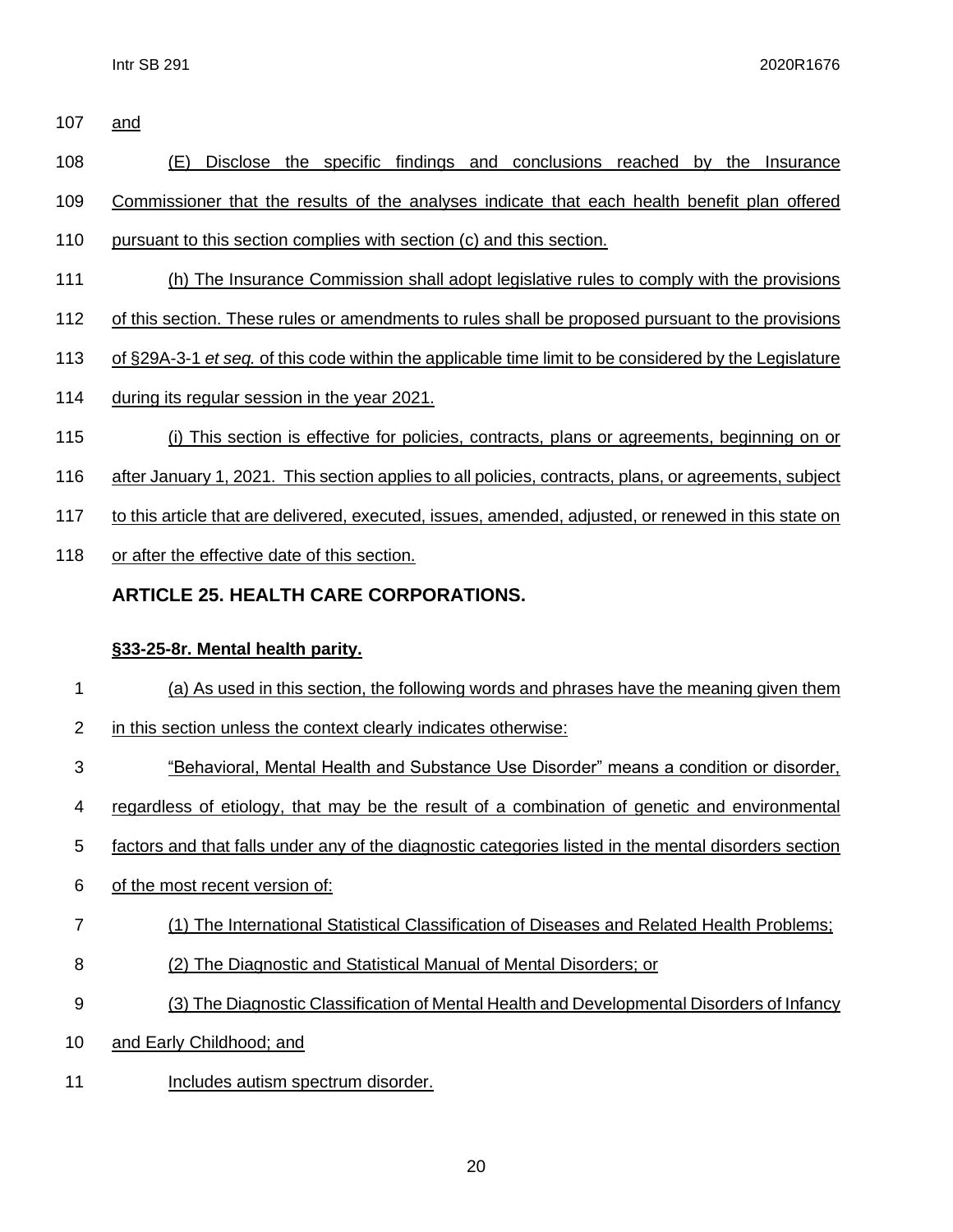| 12 | (b) The Carrier is required to provide coverage for the prevention of, screening for and                  |
|----|-----------------------------------------------------------------------------------------------------------|
| 13 | treatment of behavioral, mental health and substance use disorders that is no less extensive than         |
| 14 | the coverage provided for any physical illness and that complies with the requirements of this            |
| 15 | section. This screening shall include, but is not limited to, unhealthy alcohol use for adults,           |
| 16 | substance use for adults and adolescents, and depression screening for adolescents and adults.            |
| 17 | (c) The Carrier shall:                                                                                    |
| 18 | Include coverage and reimbursement for behavioral health screenings using a<br>(1)                        |
| 19 | validated screening tool for behavioral health, which coverage and reimbursement is no less               |
| 20 | extensive than the coverage and reimbursement for the annual physical examination.                        |
| 21 | (2) Comply with the nonquantitative treatment limitation requirements specified in 45 CFR                 |
| 22 | 146.136 (c)(4), or any successor regulation, regarding any limitations that are not expressed             |
| 23 | numerically but otherwise limit the scope or duration of benefits for treatment, which in addition to     |
| 24 | <u>the limitations and examples listed in 45 CFR 146.136 (c)(4)(ii) and (c)(4)(iii), or any successor</u> |
| 25 | regulation and 78 FR 68246, include the methods by which the Carrier establishes and maintains            |
| 26 | its provider network and responds to deficiencies in the ability of its networks to provide timely        |
| 27 | access to care;                                                                                           |
| 28 | (3) Comply with the financial requirements and quantitative treatment limitations specified               |
| 29 | in 45 CFR $146.136(c)(2)$ and $(c)(3)$ , or any successor regulation;                                     |
| 30 | (4) Not apply any nonquantitative treatment limitations to benefits for behavioral, mental                |
| 31 | health, and substance use disorders that are not applied to medical and surgical benefits within          |
| 32 | the same classification of benefits;                                                                      |
| 33 | (5) Establish procedures to authorize treatment with a nonparticipating provider if a                     |
| 34 | covered service is not available within established time and distance standards and within a              |
| 35 | reasonable period after service is requested, and with the same coinsurance, deductible, or               |
| 36 | copayment requirements as would apply if the service were provided at a participating provider,           |
| 37 | and at no greater cost to the covered person than if the services were obtain at or form a                |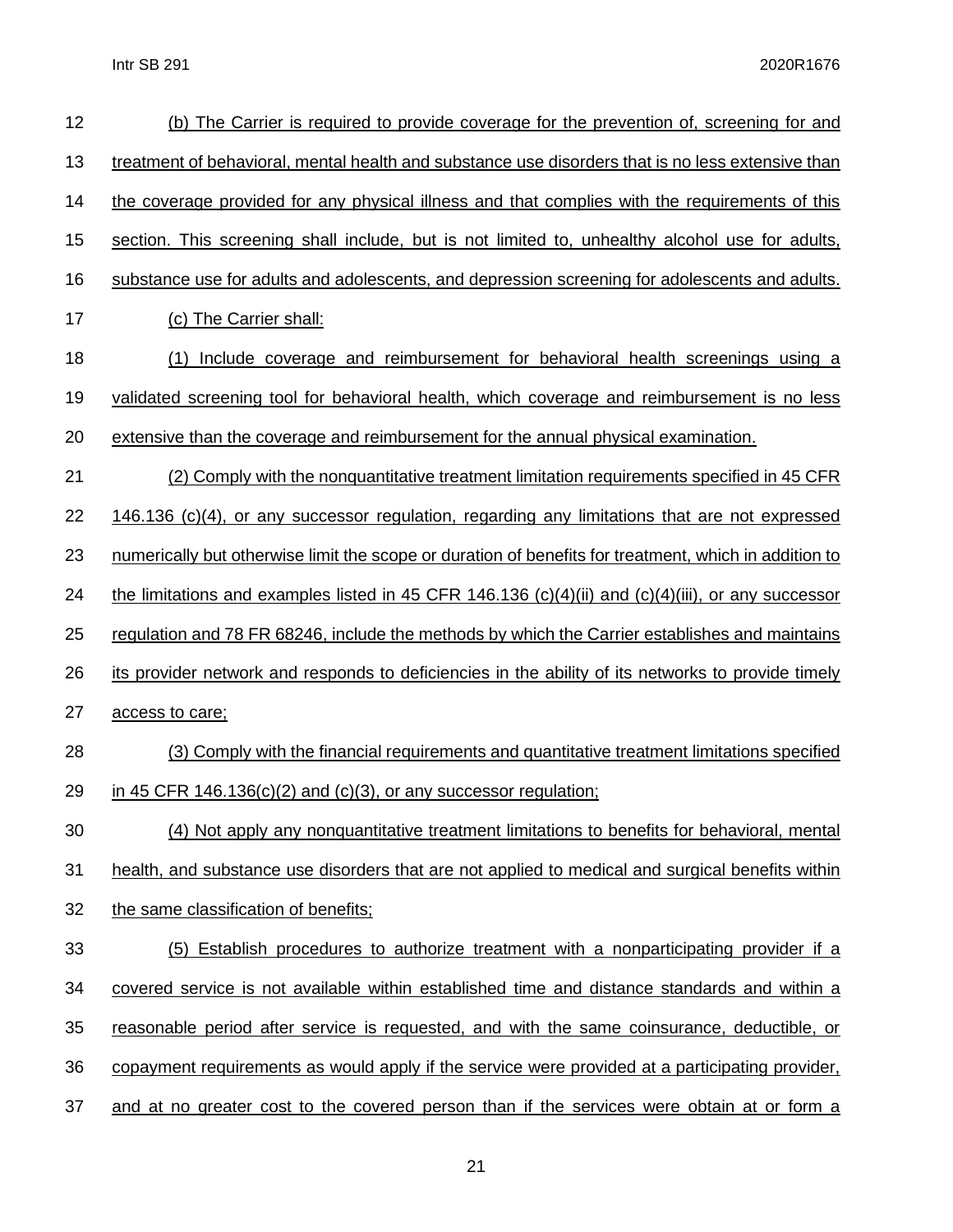| 38 | participating provider;                                                                            |
|----|----------------------------------------------------------------------------------------------------|
| 39 | (6) If a covered person obtains a covered service from a nonparticipating provider because         |
| 40 | the covered service is not available within the established time and distance standards, reimburse |
| 41 | treatment or services for behavioral, mental health, or substance use disorders required to be     |
| 42 | covered pursuant to this subsection that are provided by a nonparticipating provider using the     |
| 43 | same methodology that the Carrier uses to reimburse covered medical services provided by           |
| 44 | nonparticipating providers and, upon request, provide evidence of the methodology to the person    |
| 45 | or provider.                                                                                       |
| 46 | (d) If the Carrier offers a plan that does not cover services provided by an out-of-network        |
| 47 | provider, it may provide the benefits required in subsection (c) if the services are rendered by a |
| 48 | provider who is designated by and affiliated with the Carrier only if the same requirements apply  |
| 49 | for services for a physical illness;                                                               |
| 50 | (e) In the event of a concurrent review for a claim for coverage of services for the               |
| 51 | prevention of, screening for, and treatment of behavioral, mental health, and substance use        |
| 52 | disorders, the service continues to be a covered service until the Carrier notifies the covered    |
| 53 | person of the determination of the claim;                                                          |
| 54 | (f) Unless denied for nonpayment of premium, a denial of reimbursement for services for            |
| 55 | the prevention of, screening for, or treatment of behavioral, mental health, and substance use     |
| 56 | disorders by the Carrier must include the following language:                                      |
| 57 | (1) A statement explaining that covered persons are protected under this section, which            |
| 58 | provides that limitations placed on the access to mental health and substance use disorder         |
| 59 | benefits may be no greater than any limitations placed on access to medical and surgical benefits; |
| 60 | (2) A statement providing information about the Consumer Services Division of the Office           |
| 61 | of the West Virginia Insurance Commissioner if the covered person believes his or her rights       |
| 62 | under this section have been violated; and                                                         |
| 63 | (3) A statement specifying that covered persons are entitled, upon request to the Carrier,         |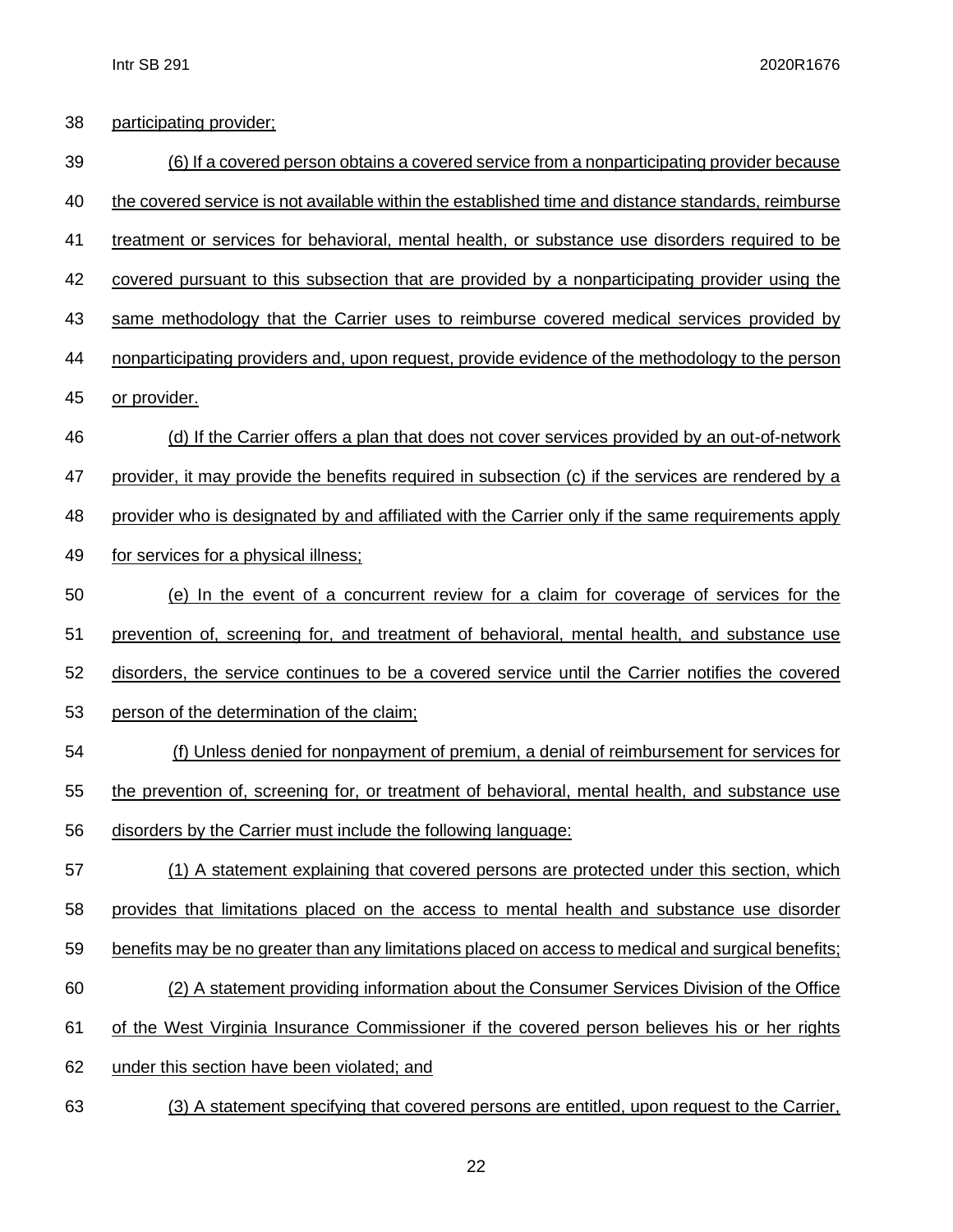|    | Intr SB 291<br>2020R1676                                                                                 |
|----|----------------------------------------------------------------------------------------------------------|
| 64 | to a copy of the medical necessity criteria for any behavioral, mental health, and substance use         |
| 65 | disorder benefit.                                                                                        |
| 66 | (g) On or after June 1, 2021, and annually thereafter, the Insurance Commissioner shall                  |
| 67 | submit a written report to the Joint Committee on Government and Finance that contains the               |
| 68 | following information regarding plans offered pursuant to this section:                                  |
| 69 | (1) Data that demonstrates parity compliance for adverse determination regarding claims                  |
| 70 | for behavioral, mental health, or substance use disorder services and includes the total number          |
| 71 | of adverse determinations for such claims;                                                               |
| 72 | (2) A description of the process used to develop and select:                                             |
| 73 | (A) The medical necessity criteria used in determining benefits for behavioral health,                   |
| 74 | mental health, substance use disorders; and                                                              |
| 75 | (B) The medical necessity criteria used in determining medical and surgical benefits;                    |
| 76 | (3) Identification of all nonquantitative treatment limitations that are applied to benefits for         |
| 77 | behavioral, mental health, and substance use disorders and to medical and surgical benefits              |
| 78 | within each classification of benefits; and                                                              |
| 79 | (4) The results of analyses demonstrating that, for medical necessity criteria descried in               |
| 80 | subsection $(q)(2)$ of this section and for each nonguantitative treatment limitation identified in      |
| 81 | subsection $(g)(3)$ of this section, as written and in operation, the processes, strategies, evidentiary |
| 82 | standards, or other factors used in applying the medical necessity criteria and each                     |
| 83 | nonquantitative treatment limitation to benefits for behavioral, mental health, and substance use        |
| 84 | disorders within each classification of benefits are comparable to, and are applied no more              |
| 85 | stringently than, the processes, strategies, evidentiary standards, or other factors used in applying    |
| 86 | the medical necessity criteria and each nonquantitative treatment limitation to medical and              |
| 87 | surgical benefits within the corresponding classification of benefits.                                   |
| 88 | (5) The Insurance Commissioner's report of the analyses regarding nonquantitative                        |

89 treatment limitations shall include at a minimum: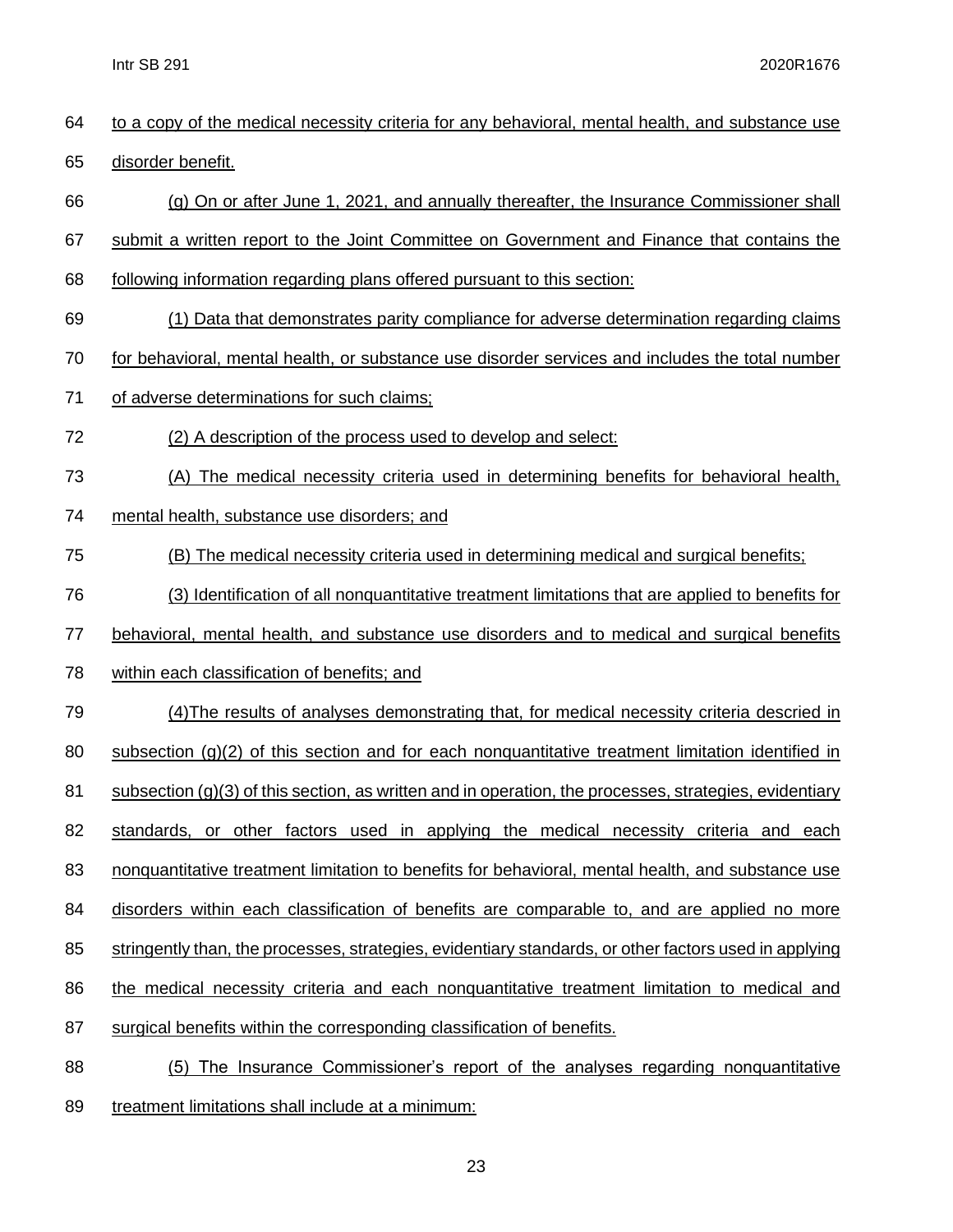| 90  | (A) Identify factors used to determine whether a nonquantitative treatment limitation will            |
|-----|-------------------------------------------------------------------------------------------------------|
| 91  | apply to a benefit, including factors that were considered but rejected;                              |
| 92  | (B) Identify and define the specific evidentiary standards used to define the factors and             |
| 93  | any other evidence relied on in designing each nonquantitative treatment limitation;                  |
| 94  | (C) Provide the comparative analyses, including the results of the analyses, performed to             |
| 95  | determine that the processes and strategies used to design each nonquantitative treatment             |
| 96  | limitation, as written, and the written processes and strategies used to apply each nonquantitative   |
| 97  | treatment limitation for benefits for behavioral, mental health, and substance use disorders are      |
| 98  | comparable to, and are applied no more stringently than, the processes and strategies used to         |
| 99  | design and apply each nonquantitative treatment limitation, as written, and the written processes     |
| 100 | and strategies used to apply each nonquantitative treatment limitation for medical and surgical       |
| 101 | benefits;                                                                                             |
| 102 | (D) Provide the comparative analysis, including the results of the analyses, performed to             |
| 103 | determine that the processes and strategies used to apply each nonquantitative treatment              |
| 104 | limitation, in operation, for benefits for behavioral, mental health, and substance use disorders     |
| 105 | are comparable to, and are applied no more stringently than, the processes and strategies used        |
| 106 | to apply each nonquantitative treatment limitation, in operation, for medical and surgical benefits;  |
| 107 | and                                                                                                   |
| 108 | (E) Disclose the specific findings and conclusions reached by the Insurance Commission                |
| 109 | that the results of the analyses indicate that each health benefit plan offered pursuant to this      |
| 110 | section complies with section (c) and this section.                                                   |
| 111 | (h) The Insurance Commission shall adopt legislative rules to comply with the provisions              |
| 112 | of this section. These rules or amendments to rules shall be proposed pursuant to the provisions      |
| 113 | of §29A-3-1 et seq. of this code within the applicable time limit to be considered by the Legislature |
| 114 | during its regular session in the year 2021.                                                          |
| 115 | This section is effective for policies, contracts, plans or agreements, beginning on or               |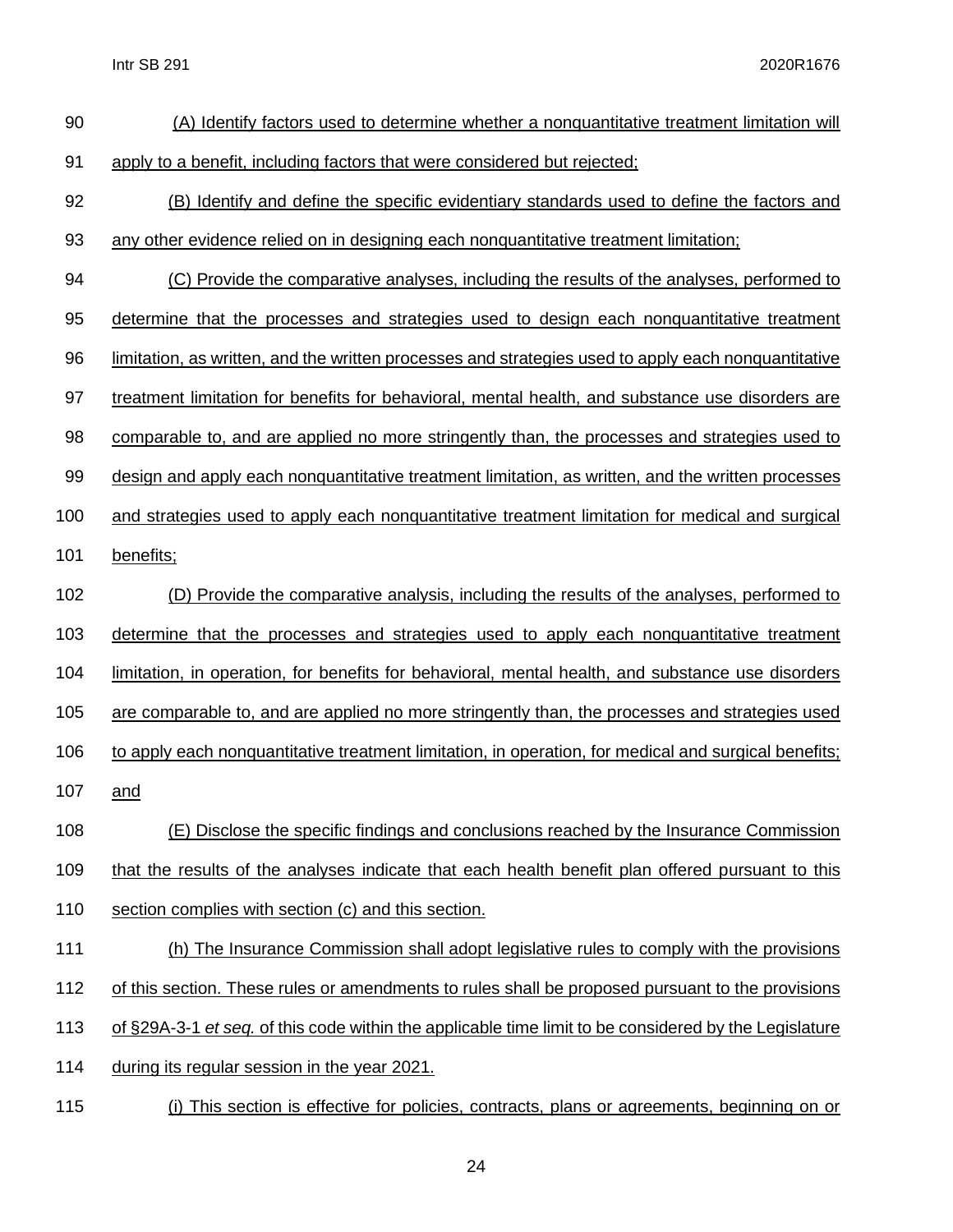- after January 1, 2021. This section applies to all policies, contracts, plans, or agreements, subject
- 117 to this article that are delivered, executed, issues, amended, adjusted, or renewed in this state on
- 118 or after the effective date of this section.

#### **ARTICLE 25A. HEALTH MAINTENANCE [ORGANIZATION](http://code.wvlegislature.gov/33-25A/) ACT.**

#### **§33-25A-8u. Mental health parity.**

- (a) As used in this section, the following words and phrases have the meaning given them
- in this section unless the context clearly indicates otherwise:
- "Behavioral, Mental Health and Substance Use Disorder" means a condition or disorder,
- regardless of etiology, that may be the result of a combination of genetic and environmental
- factors and that falls under any of the diagnostic categories listed in the mental disorders section
- of the most recent version of:
- (1) The International Statistical Classification of Diseases and Related Health Problems;
- (2) The Diagnostic and Statistical Manual of Mental Disorders; or
- (3) The Diagnostic Classification of Mental Health and Developmental Disorders of Infancy
- and Early Childhood; and
- 11 Includes autism spectrum disorder.
- (b) The Carrier is required to provide coverage for the prevention of, screening for and
- treatment of behavioral, mental health and substance use disorders that is no less extensive than
- 14 the coverage provided for any physical illness and that complies with the requirements of this
- section. This screening shall include, but is not limited to. unhealthy alcohol use for adults,
- substance use for adults and adolescents, and depression screening for adolescents and adults.
- (c) The Carrier shall:
- (1) Include coverage and reimbursement for behavioral health screenings using a
- validated screening tool for behavioral health, which coverage and reimbursement is no less
- extensive than the coverage and reimbursement for the annual physical examination.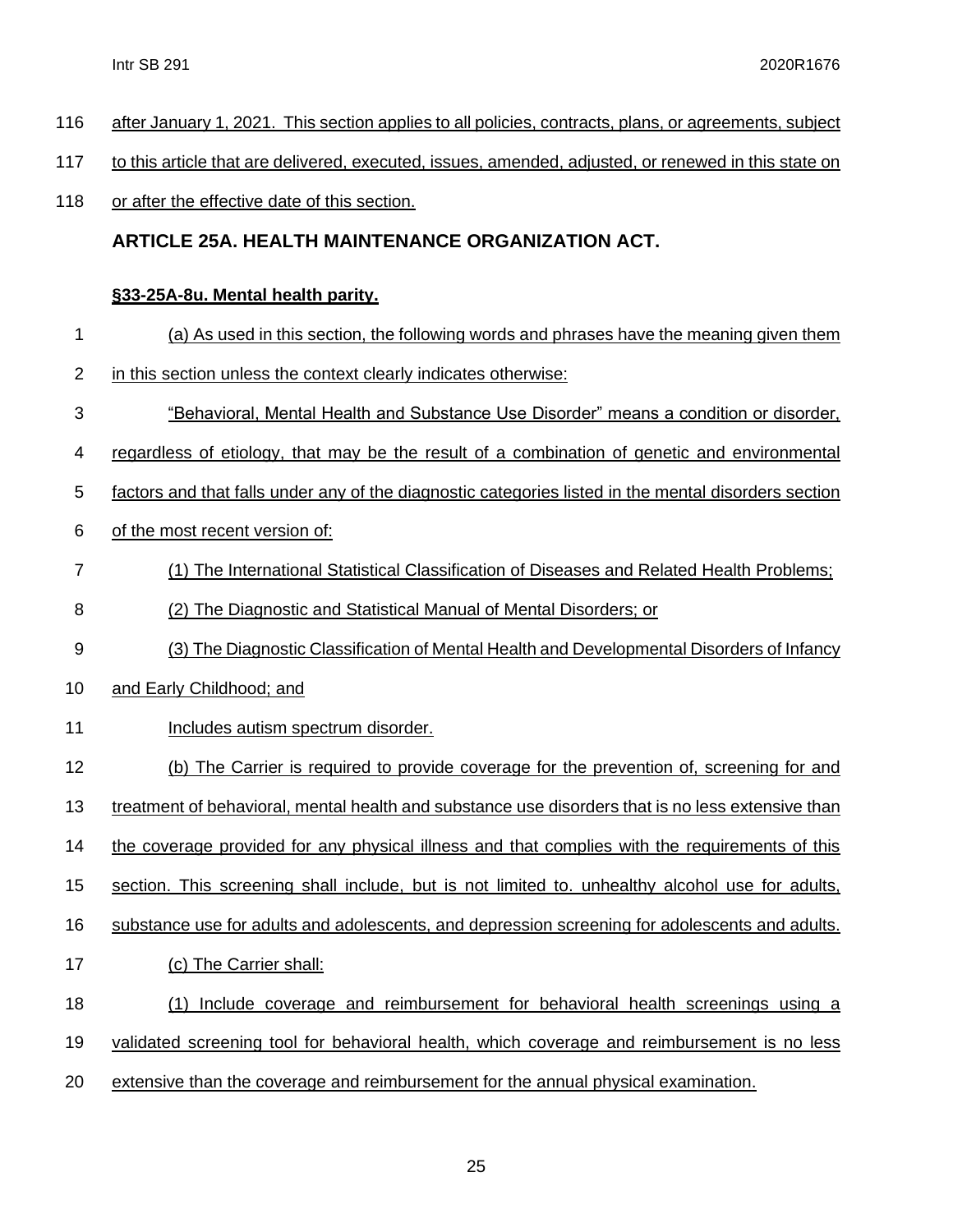| 21 | (2) Comply with the nonquantitative treatment limitation requirements specified in 45 CFR             |
|----|-------------------------------------------------------------------------------------------------------|
| 22 | 146.136 (c)(4), or any successor regulation, regarding any limitations that are not expressed         |
| 23 | numerically but otherwise limit the scope or duration of benefits for treatment, which in addition to |
| 24 | the limitations and examples listed in 45 CFR 146.136 (c)(4)(ii) and (c)(4)(iii), or any successor    |
| 25 | regulation and 78 FR 68246, include the methods by which the Carrier establishes and maintains        |
| 26 | its provider network and responds to deficiencies in the ability of its networks to provide timely    |
| 27 | access to care;                                                                                       |
| 28 | (3) Comply with the financial requirements and quantitative treatment limitations specified           |
| 29 | in 45 CFR 146.136(c)(2) and (c)(3), or any successor regulation;                                      |
| 30 | (4) Not apply any nonquantitative treatment limitations to benefits for behavioral, mental            |
| 31 | health, and substance use disorders that are not applied to medical and surgical benefits within      |
| 32 | the same classification of benefits;                                                                  |
| 33 | (5) Establish procedures to authorize treatment with a nonparticipating provider if a                 |
| 34 | covered service is not available within established time and distance standards and within a          |
| 35 | reasonable period after service is requested, and with the same coinsurance, deductible, or           |
| 36 | copayment requirements as would apply if the service were provided at a participating provider,       |
| 37 | and at no greater cost to the covered person than if the services were obtain at or form a            |
| 38 | participating provider;                                                                               |
| 39 | <u>(6) If a covered person obtains a covered service from a nonparticipating provider because</u>     |
| 40 | the covered service is not available within the established time and distance standards, reimburse    |
| 41 | treatment or services for behavioral, mental health, or substance use disorders required to be        |
| 42 | covered pursuant to this subsection that are provided by a nonparticipating provider using the        |
| 43 | same methodology that the Carrier uses to reimburse covered medical services provided by              |
| 44 | nonparticipating providers and, upon request, provide evidence of the methodology to the person       |
| 45 | or provider.                                                                                          |
| 46 | (d) If the Carrier offers a plan that does not cover services provided by an out-of-network           |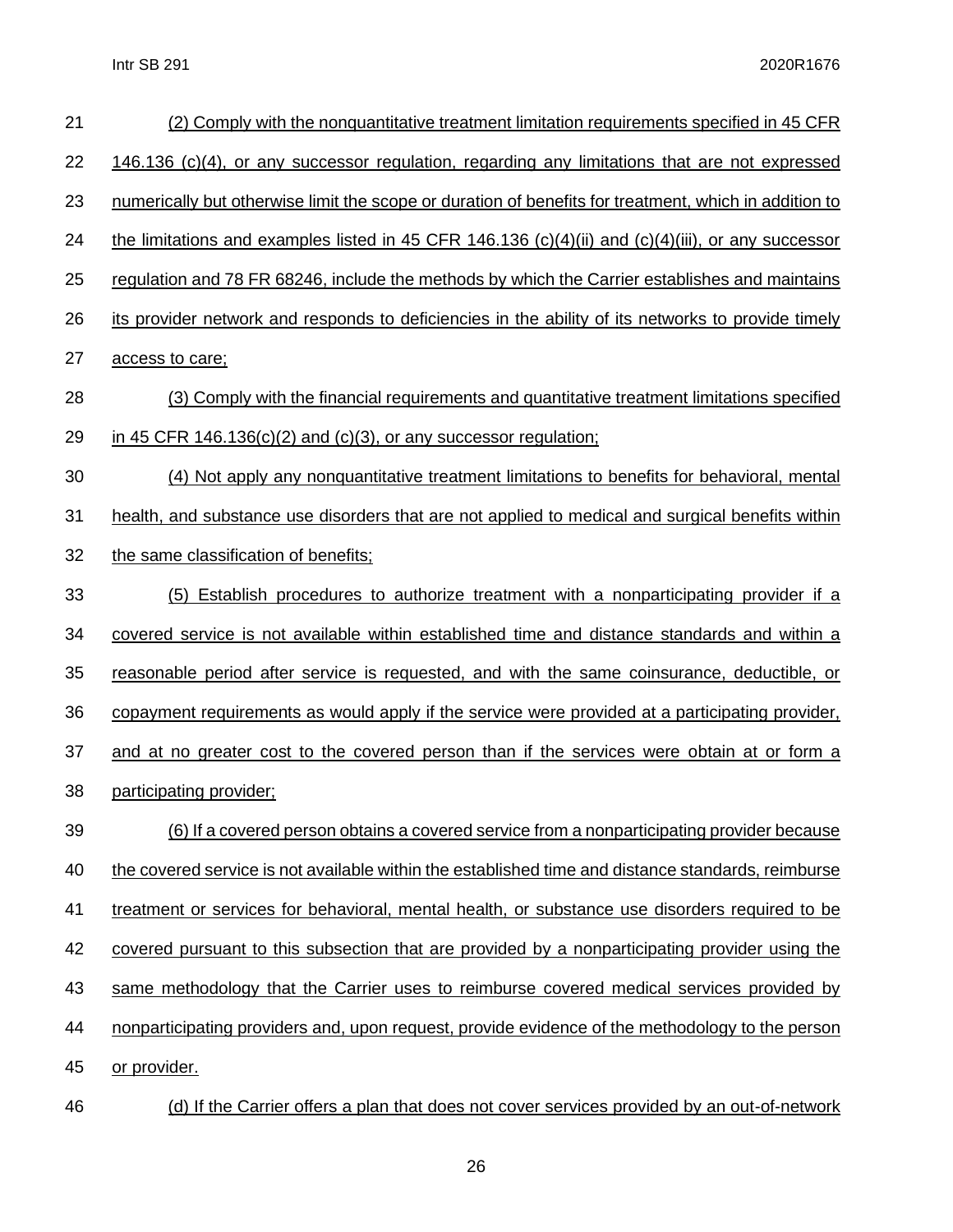| 47 | provider, it may provide the benefits required in subsection (c) if the services are rendered by a |
|----|----------------------------------------------------------------------------------------------------|
| 48 | provider who is designated by and affiliated with the Carrier only if the same requirements apply  |
| 49 | for services for a physical illness;                                                               |
| 50 | (e) In the event of a concurrent review for a claim for coverage of services for the               |
| 51 | prevention of, screening for, and treatment of behavioral, mental health, and substance use        |
| 52 | disorders, the service continues to be a covered service until the Carrier notifies the covered    |
| 53 | person of the determination of the claim;                                                          |
| 54 | <u>(f) Unless denied for nonpayment of premium, a denial of reimbursement for services for</u>     |
| 55 | the prevention of, screening for, or treatment of behavioral, mental health, and substance use     |
| 56 | disorders by the Carrier must include the following language:                                      |
| 57 | (1) A statement explaining that covered persons are protected under this section, which            |
| 58 | provides that limitations placed on the access to mental health and substance use disorder         |
| 59 | benefits may be no greater than any limitations placed on access to medical and surgical benefits; |
| 60 | (2) A statement providing information about the Division of Consumer Services of the               |
| 61 | Office of the West Virginia Insurance Commissioner if the covered person believes his or her       |
| 62 | rights under this section have been violated; and                                                  |
| 63 | (3) A statement specifying that covered persons are entitled, upon request to the Carrier,         |
| 64 | to a copy of the medical necessity criteria for any behavioral, mental health, and substance use   |
| 65 | disorder benefit.                                                                                  |
| 66 | (g) On or after June 1, 2021, and annually thereafter, the Insurance Commissioner shall            |
| 67 | submit a written report to the Joint Committee on Government and Finance that contains the         |
| 68 | following information regarding plans offered pursuant to this section:                            |
| 69 | (1) Data that demonstrates parity compliance for adverse determination regarding claims            |
| 70 | for behavioral, mental health, or substance use disorder services and includes the total number    |
| 71 | of adverse determinations for such claims;                                                         |
| 72 | (2) A description of the process used to develop and select:                                       |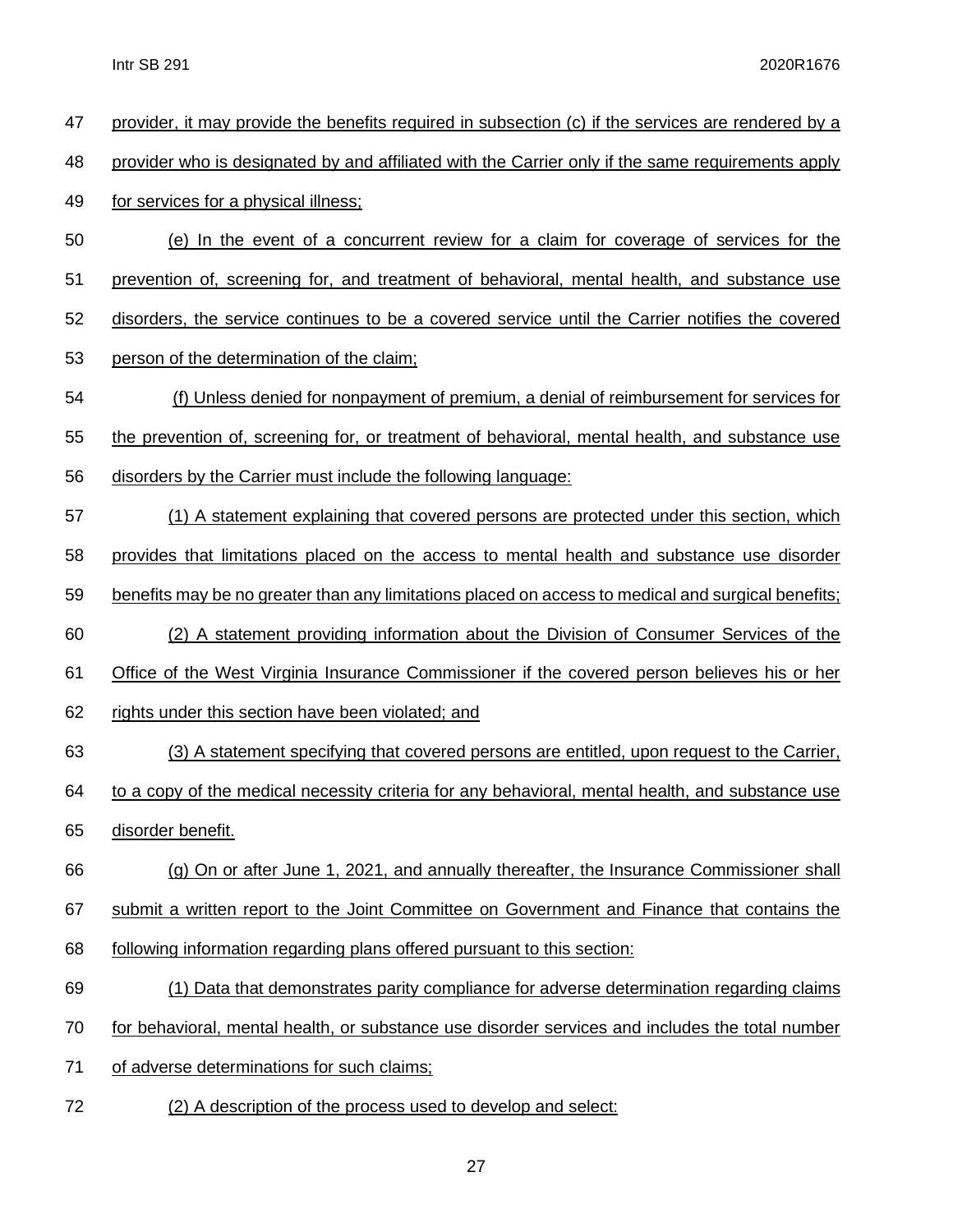| (A) The medical necessity criteria used in determining benefits for behavioral health,                   |
|----------------------------------------------------------------------------------------------------------|
| mental health, and substance use disorders; and                                                          |
| (B) The medical necessity criteria used in determining medical and surgical benefits;                    |
| (3) Identification of all nonquantitative treatment limitations that are applied to benefits for         |
| behavioral, mental health, and substance use disorders and to medical and surgical benefits              |
| within each classification of benefits; and                                                              |
| (4) The results of analyses demonstrating that, for medical necessity criteria descried in               |
| $subsection (g)(2)$ of this section and for each nonquantitative treatment limitation identified in      |
| subsection $(g)(3)$ of this section, as written and in operation, the processes, strategies, evidentiary |
| standards, or other factors used in applying the medical necessity criteria and each                     |
| nonquantitative treatment limitation to benefits for behavioral, mental health, and substance use        |
| disorders within each classification of benefits are comparable to, and are applied no more              |
| stringently than, the processes, strategies, evidentiary standards, or other factors used in applying    |
| the medical necessity criteria and each nonquantitative treatment limitation to medical and              |
| surgical benefits within the corresponding classification of benefits.                                   |
| The Insurance Commission's report of the analyses regarding nonquantitative<br>(5)                       |
| treatment limitations shall include at a minimum:                                                        |
| (A) Identify factors used to determine whether a nonquantitative treatment limitation will               |
| apply to a benefit, including factors that were considered but rejected;                                 |
| (B) Identify and define the specific evidentiary standards used to define the factors and                |
| any other evidence relied on in designing each nonquantitative treatment limitation;                     |
| (C) Provide the comparative analyses, including the results of the analyses, performed to                |
| determine that the processes and strategies used to design each nonquantitative treatment                |
|                                                                                                          |
| limitation, as written, and the written processes and strategies used to apply each nonquantitative      |
| treatment limitation for benefits for behavioral, mental health, and substance use disorders are         |
|                                                                                                          |